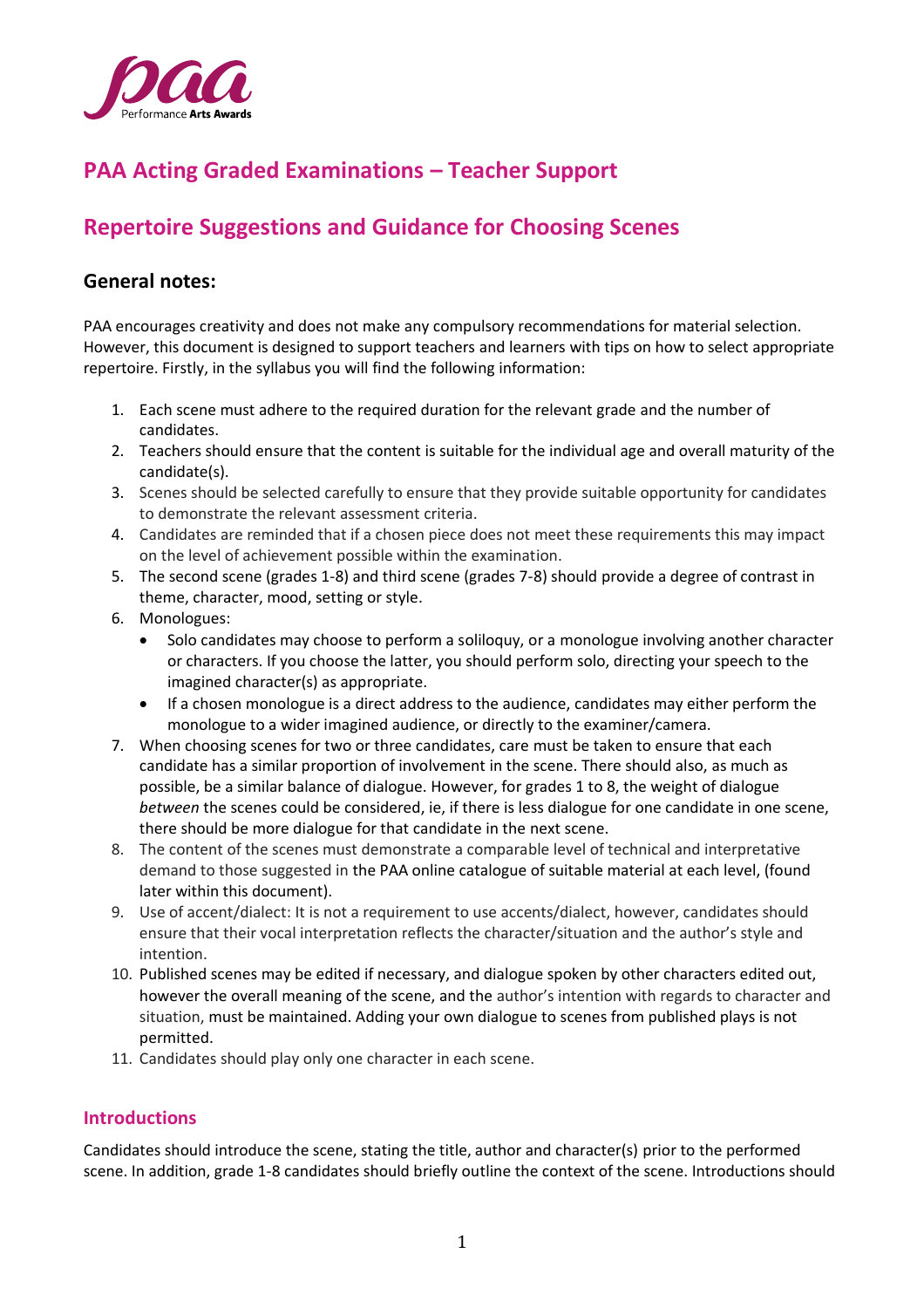

be a maximum of 30 seconds in duration. For exams with two or three candidates, the introduction(s) may be shared as desired.

Note that introductions are there to assist the smooth-running of the exam, and are not assessed. Introductions should be kept straightforward – this is a Grade 1 example for three candidates (note that pseudonyms are used):

- *Candidate 1: "My name is Ana "*
- *Candidate 2: "My name is Arav"*
- *Candidate 3: "My name is Alex"*
- *Candidate 1: ''Our first scene is adapted from 'Charlie and the Chocolate Factory' by Roald Dahl.*
- *Candidate 2: "Willy Wonka is showing them around his amazing chocolate factory and Veruca sees something she wants."*
- *Candidate 3: "Ana will be playing Veruca Salt, Arav will be playing Mr Salt, and I will be playing Willy Wonka"*

### **Further tips on choosing scenes**

When looking for scenes for Premiere and Debut candidates, ensure that the scene contains language that is fully accessible to the candidate(s). The character(s), situation and mood of the scene should be clearly identifiable and it is not necessary that the mood changes or develops through the scene.

When selecting scenes for grades 1-3, consider how the character(s) feelings may develop or change through the scene, and/or there may be some degree of mood change within the scene. Either way, there is some opportunity for candidates to convey some awareness of the developing feelings of the characters they portray, along with an understanding of the situation.

Scenes for grades 4/5, candidates should have the opportunity to convey subtleties of character and emotion, so consider scenes in which the mood develops/changes and/or the characters react to the situation or environment. You might also consider scenes from different historical periods, in order to show contrast (although not mandatory at this level). As an example, Louisa Mae Alcott's "Little Women" has sections which could be adapted into a scene for two or three candidates at this level.

Scenes for grades 6-8 have more specific requirements which must be adhered to (see the syllabus specification at each grade for mandatory requirements). Note that a scene adapted from dialogue in a novel is not permitted at grades 6-8. Consider scenes with greater challenge in terms of skills and understanding. For period scenes, it is worth researching the specific historical period in order to fully understand and convey subtleties of characterization, as well as movement, stance and gesture.

### **Understanding the context of the scenes**

It is recommended that all candidates are aware of the context of the scene in which they are performing. Candidates taking grades Premiere to 5 are not required to read the whole play or novel from which the scene has been taken, but should nevertheless have sufficient contextual awareness to enable them to understanding the character and situation, as well as providing suitable opportunity to demonstrate the relevant assessment criteria.

### **Anthologies of stand-alone monologues/scenes**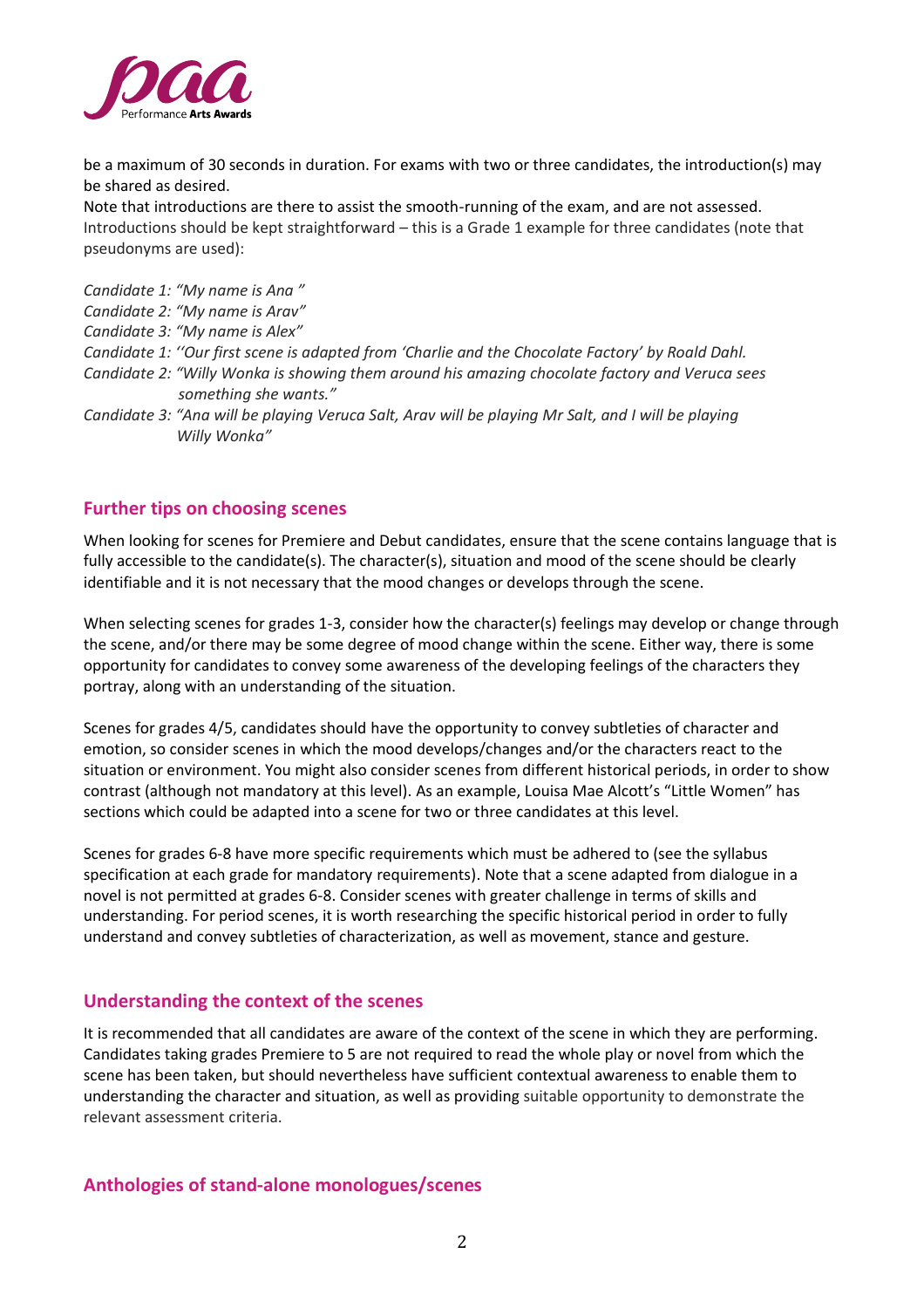

Stand-alone monologues or scenes (ie monologues/scenes that are not part of a complete play or adapted from a novel, but have their own brief context) are permitted for grades Premiere to 5 only. In this case candidates should be aware of the story behind the monologue/scene. Most good anthologies of standalone monologues/scenes include an introduction to each scene, outlining the context as well as some background and character information. Candidates could even, if necessary, develop the given information further using their own ideas. If the stand-alone monologue/scene does not include contextual or character background information, candidates could create their own, in order to enhance their understanding of the character and situation.

**Grades 6-8:** Candidates taking grades 6 to 8 are required to read the entire text of the plays from which scenes have been chosen, with the exception of the following:

- Grade 6 where students have selected to perform an original scene for Scene 2
- Grade 7/8 where students have selected to perform an original scene for Scene 3

This is in order to provide suitable opportunity to demonstrate the relevant assessment criteria, and prepare appropriate responses to questions for the Knowledge and Understanding component. Therefore, standalone monologues are not permitted at grades 6-8.

### **Adapting scenes from a novel**

Candidates taking grades Premiere to 5 have the option of performing a scene which has been adapted from dialogue in a novel.

When adapting a scene from dialogue in a novel, it is permissible to add your own dialogue, providing that the overall meaning, character, and style of the scene are maintained. For example, within the narrative there may be a description of a character's thoughts or feelings, which may be adapted into dialogue. It is advisable to consider the overall structure, including how it begins and ends, and each character's journey through the scene.

Let's take an example:

In Roald Dahl's short novel for children "George's Marvellous Medicine", the first chapter, titled "Grandma" deals with the relationship between George and his very unpleasant Grandma.

This chapter, or parts of it, could be adapted into a duologue scene. The dialogue is accessible and straightforward, with clear character and mood descriptions to help candidates understand the characters and situation fully. The first part of the chapter would be suitable for Premiere/Debut, however, as the chapter progresses there is a change of mood and development of the characters, making an excerpt possible for grades 1 or 2.

Some novels which include well drawn out characters and a useful degree of dialogue include "Oliver Twist" by Charles Dickens, "Little Women" by Louisa Mae Alcott, the "Harry Potter" series by J.K. Rowling. There are many authors whose novels include fun and interesting characters to perform, including Roald Dahl, A.A Milne, Malorie Blackman, Jacqueline Wilson, David Walliams, and many more. However, most importantly, aim to include the candidates' own preferences and find a novel that they like, and which has a character or characters they are keen to explore further. Also consider the candidates' age, maturity, and cultural background.

### **Original Scenes**

To further encourage creativity, candidates taking grades 1-8 have the option of performing an original scene, devised and written by the candidate(s), for their final scene. If this option is chosen, the scene **must be scripted**, and all of the above recommendations considered carefully.

There are a variety of starting points for an original scene, including stories, poems, pictures, historical events or people, current events, characters from novels or films and many, many more.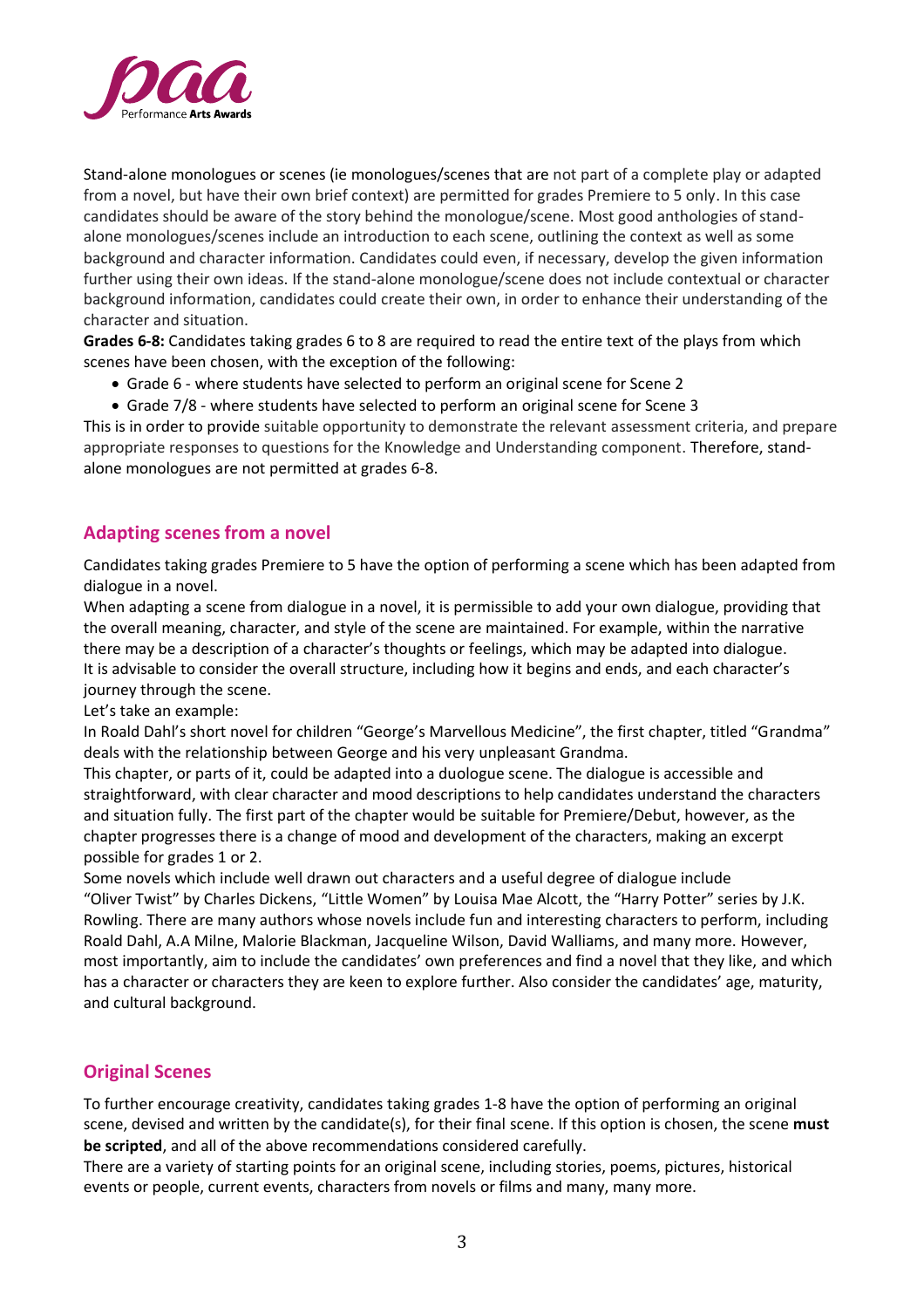

As with all scenes, care should be taken to ensure the content of original scenes provide suitable opportunity for candidates to demonstrate the relevant assessment criteria. Please refer to the general notes at the top of this document.

# **Suggested Repertoire**

#### **This list is designed to help you to select appropriate repertoire for PAA Acting, Grades Premiere-8.**

This list is indicative and not exhaustive. The repertoire is free choice, but candidates and teachers must ensure that the syllabus content and assessment requirements, and stipulated time allowance, are adhered to (see syllabus specifications at each grade for mandatory requirements).

Candidates may select characters regardless of gender (ie female candidates may play traditionally male roles, and vice versa).

Note that RSL cannot guarantee that you will find the most appropriate repertoire for your students within this list - they are suggestions only. Teachers and candidates are actively encouraged to research a wide range of material from various sources and aim to compile their own bank of repertoire.

These suggestions, particularly at the lower grades, are also age-related, so therefore may not be suitable for adult candidates wishing to take lower grades (although this is, of course, permitted and encouraged).

Note that some of the suggested scenes at grades 6-8 may contain expletives/swearing or language that may not be deemed appropriate for certain learners. Scenes that contain swearing are noted in the relevant 'notes' box. It is permissible to edit words or phrases if necessary, but note that adding your own dialogue to scenes from published plays is not permitted. Please refer to the General Notes at the start of this document (point 10). It is strongly recommended that teachers read and carefully select material appropriate for their specific learners.

Links to where you can purchase copies of plays/anthologies are included for your reference. It is not a requirement that you purchase plays from these retailers. Plays and anthologies listed in this resource are available from alternative sources.

For ease of reference, these suggestions are listed in grade order, and grouped into 'Monologues', 'Duologues' and 'Scenes with 3 Characters'. In addition, below is a list of generally useful anthologies (all of which contain several possibilities for a variety of grades). Note that some anthologies will be in the 'monologue anthologies' section as well as the 'duologues/scenes anthologies' section

| <b>Title</b>                   | <b>Author/Editor</b> | Where to buy the<br>anthology | <b>Notes</b>                      |
|--------------------------------|----------------------|-------------------------------|-----------------------------------|
| The Drama Pot                  | Joanne               | The Drama Pot-Joanne-         | Original monologues. Possible     |
| Monologues,                    | Watkinson            | Watkinson                     | repertoire for grades Premiere to |
| <b>Scenes &amp; Activities</b> |                      |                               | 5. A few possible duologues for   |
|                                |                      |                               | Premiere/Debut                    |
| Great Scenes and               | Edited by Craig      | Great-Scenes-                 | Monologues, Duologues and         |
| Monologues for                 | Slaight and Jack     | Monologues-Children           | Scenes for children taking Grades |
| Children                       | Sharrar              |                               | Premiere-5 (ages 7-14)            |

Monologue anthologies: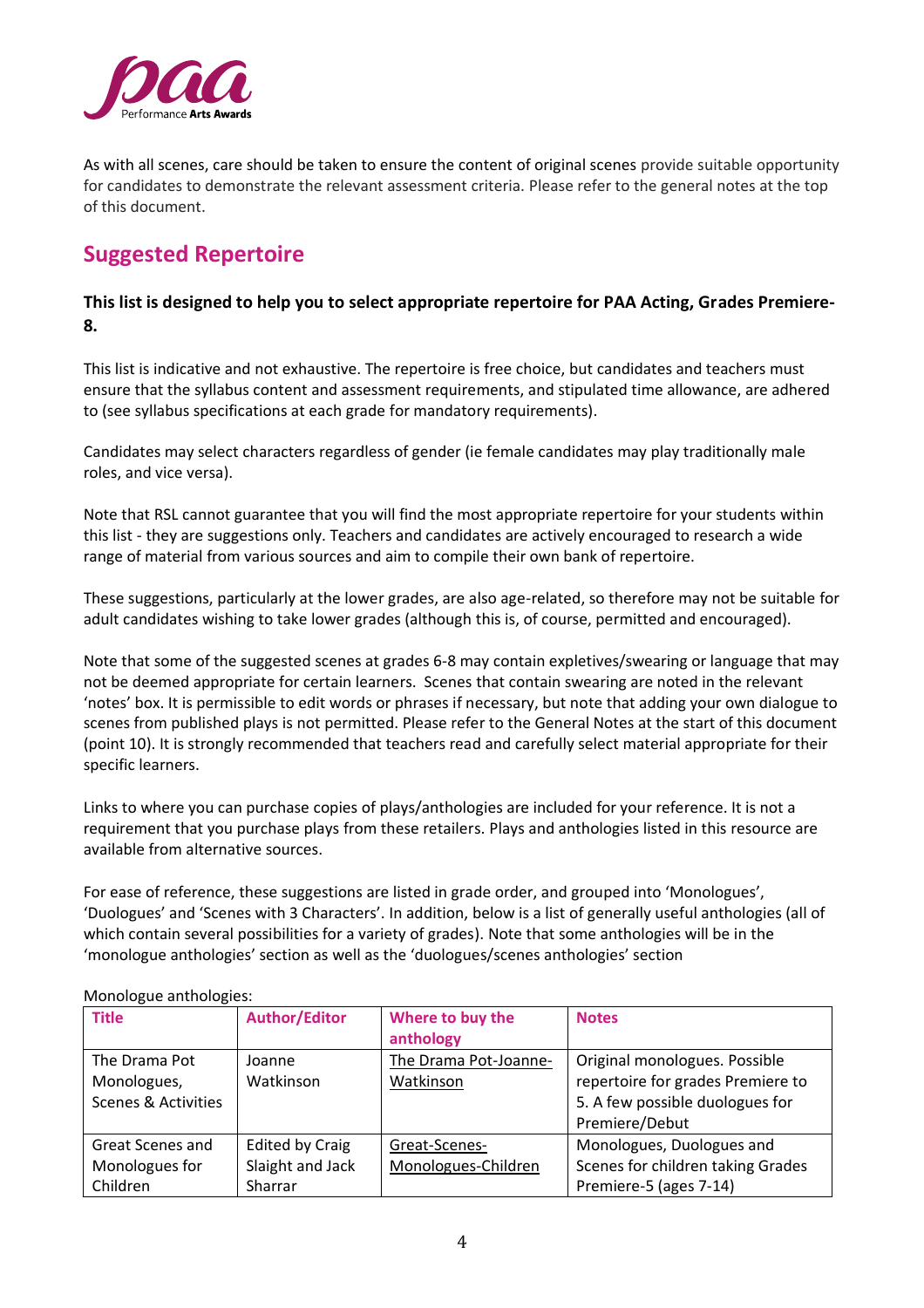

| <b>Audition Speeches</b><br>for 6-16 year olds | Edited by Jean<br>Marlow | Audition-Speeches-6-<br>16-Year-Olds | Monologues from plays. Possible<br>repertoire for grades Premiere to 6  |
|------------------------------------------------|--------------------------|--------------------------------------|-------------------------------------------------------------------------|
| Monologues for                                 | <b>Susan Pomerance</b>   | Monologues-Teenage-                  | Monologues for females taking                                           |
| <b>Teenage Girls</b>                           |                          | <b>Girls-S Pomerance</b>             | grades 4-5                                                              |
| Monologues they                                | Roger Karshner           | Monologues-Havent-                   | Monologues for males and females                                        |
| haven't heard                                  |                          | Heard-Karshner                       | taking grades 4-5                                                       |
| More Monologues                                | Roger Karshner           | More-Monologues-                     | Monologues for males and females                                        |
| for Teenagers                                  |                          | <b>Teenagers</b>                     | taking grades 4-5                                                       |
| 101 Monologues                                 | Rebecca Young            | 101-monologues-for-                  | Monologues for children taking                                          |
| for Middle School                              |                          | middle-school-actors                 | Grades 4-5                                                              |
| Actors                                         |                          |                                      |                                                                         |
| Actor's Choice.                                | <b>Edited by Eric</b>    | Actors-Choice-                       | Monologues for candidates taking                                        |
| Monologues for                                 | Detrick                  | Monologues-Erin-                     | Grades 4-8                                                              |
| Teens.                                         |                          | Detrick                              |                                                                         |
| The Best Stage                                 | Edited by                | Womens-Stage-                        | Monologues, Duologues and<br>Scenes for females taking Grades           |
| Monologues and<br>Scenes                       | Lawrence<br>Harbison     | Monologues-Scenes                    | $4 - 8$                                                                 |
| The Modern                                     | <b>Edited by Michael</b> | Modern-Monologue                     | Monologues from plays written in                                        |
| Monologue                                      | Earley & Philippa        |                                      | the 20 <sup>th</sup> century. Possible                                  |
|                                                | Keil                     |                                      | repertoire for grades 4 to 8                                            |
| 'Hear Me Now'                                  | Commissioned by          | Hear-Me-Now-Audition-                | A brand-new collection of original                                      |
|                                                | Tamasha Theatre          | <b>Monologues</b>                    | audition pieces written by and for                                      |
|                                                | Company and              |                                      | actors of colour, commissioned by                                       |
|                                                | edited by Titi           |                                      | Tamasha Theatre Company and                                             |
|                                                | Dawudu                   |                                      | edited by Titi Dawudu, with a                                           |
|                                                |                          |                                      | foreword by Noma Dumezmeni.                                             |
|                                                |                          |                                      | Some monologues/scenes are                                              |
|                                                |                          |                                      | quite long and should be edited to                                      |
|                                                |                          |                                      | adhere to duration requirements.                                        |
| National Youth                                 | Michael Bryher           | NYT monologues                       | An exciting and invaluable                                              |
| Theatre                                        |                          |                                      | collection of audition speeches, all                                    |
| Monologues: 75                                 |                          |                                      | chosen from plays produced by the                                       |
| Speeches for<br>Auditions                      |                          |                                      | National Youth Theatre.                                                 |
|                                                |                          |                                      | Featuring seventy-five monologues<br>by acclaimed writers offering rich |
|                                                |                          |                                      | and diverse roles ranging from                                          |
|                                                |                          |                                      | teens to adults.                                                        |
| <b>National Theatre</b>                        | Edited by                | national-theatre-                    | Monologues for Grades 4-8                                               |
| Connections                                    | <b>Anthony Banks</b>     | connections-                         |                                                                         |
| monologues.                                    |                          | monologues                           |                                                                         |
| Speeches for Young                             |                          |                                      |                                                                         |
| Actors                                         |                          |                                      |                                                                         |
| Contemporary                                   | <b>Edited by Trilby</b>  | contemporary-                        | Monologues from plays written                                           |
| Monologues for                                 | James                    | monologues-for-                      | since 2000. Possible repertoire for                                     |
| <b>Teenagers</b>                               |                          | teenagers                            | grades 4 to 8                                                           |
| Contemporary                                   | <b>Edited by Trilby</b>  | contemporary-                        | Monologues from plays written                                           |
| Monologues for                                 | James                    | monologues-for-women                 | since 2000. Possible repertoire for                                     |
| Women                                          |                          |                                      | grades 4 to 8                                                           |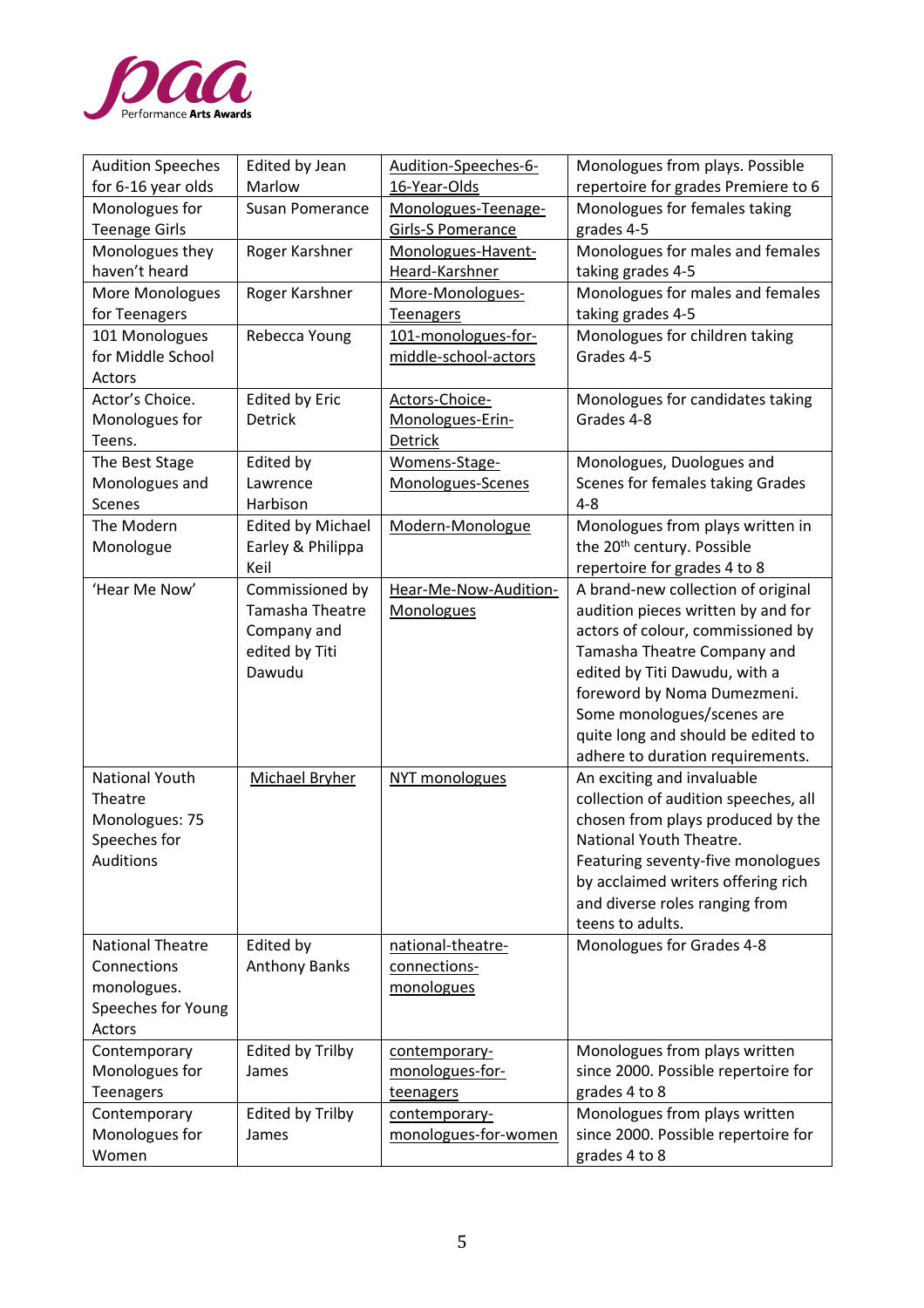

| Contemporary            | <b>Edited by Trilby</b>   | contemporary-          | Monologues from plays written       |
|-------------------------|---------------------------|------------------------|-------------------------------------|
| Monologues for          | James                     | monologues-for-men     | since 2000. Possible repertoire for |
| Men                     |                           |                        | grades 4 to 8                       |
| <b>Award Monologues</b> | <b>Edited by Patrick</b>  | award-monologues-for-  | Monologues from plays. Possible     |
| for Women               | Tucker and                | women                  | repertoire for grades 4 to 8        |
|                         | <b>Christine Ozanne</b>   |                        |                                     |
| The Theatre             | <b>Gerald Lee Ratliff</b> | Theatre-Audition-Book- | Monologues from plays, ranging      |
| <b>Audition Book</b>    |                           | Contemporary-          | from classical to contemporary.     |
|                         |                           | <b>Shakespeare</b>     | Possible repertoire for grades 6 to |
|                         |                           |                        | 8                                   |
| One Hundred             | Edited by Jocelyn         | womens monologues      | Monologues of all types, classic    |
| Women's Stage           | A. Beard                  | from the 1980s         | and contemporary for females        |
| Monologues From         |                           |                        | taking grades 6-8                   |
| The 1980's              |                           |                        |                                     |
| <b>Award Monologues</b> | <b>Edited by Patrick</b>  | Award-Monologues-for-  | Monologues for females taking       |
| for Women               | Tucker and                | Women                  | grades 6-8                          |
|                         | <b>Christine Ozanne</b>   |                        |                                     |
| <b>Comic Monologues</b> | Katy Wix                  | comic-monologues-for-  | Humorous monologues for females     |
| for Women               |                           | women                  | taking grades 6-8                   |
| One Hundred             | Edited by Jocelyn         | Hundred-Womens-        | Monologues for females taking       |
| Women's Stage           | A.Beard                   | Stage-Monologues-      | Grades 6-8                          |
| Monologues from         |                           | 1980s                  |                                     |
| the 1980's              |                           |                        |                                     |

Duologue/scenes anthologies:

| Childsplay           | Edited by Kerry        | Childsplay-Kerry-Muir    | Monologues, Duologues and              |
|----------------------|------------------------|--------------------------|----------------------------------------|
|                      | Muir                   |                          | Scenes for children taking Grades      |
|                      |                        |                          | Premiere-5                             |
| <b>Together Now</b>  | Ken Pickering          | Together-Now             | <b>Duologues for Grades Premiere-5</b> |
| 'Plays for Children" | Edited by Helen        | Plays-for-Children       | Four plays: "Indigo Mill" by Nick      |
|                      | Rose                   | Helen-Rose, Nick Fisher, | Fisher, "Body talk" by Andy            |
|                      |                        | Andy Rashleigh, John-    | Rashleigh, "Odessa & the Magic         |
|                      |                        | <b>Agard, Shaun</b>      | Goat" by John Agard, and "Little       |
|                      |                        | Prendergast              | Victories" by Shaun Prendergast.       |
|                      |                        |                          | Possible repertoire for grades 1-5     |
| The Methuen Book     | <b>Edited by Anne</b>  | Methuen Duologues for    | Variety of duologues (especially       |
| of Duologues for     | Harvey                 | <b>Young Actors</b>      | female) possible for Grades 3-8.       |
| <b>Young Actors</b>  |                        |                          | Editing required for some.             |
| Scenes for Two       | <b>Edited by Mary</b>  | Scenes-Two               | Duologues for females taking           |
|                      | Greenslade and         |                          | Grades 4-8                             |
|                      | Anne Harvey            |                          |                                        |
| The Best Stage       | Edited by              | Womens-Stage-            | Monologues, Duologues and              |
| Monologues and       | Lawrence               | Monologues-Scenes        | Scenes for females taking Grades       |
| Scenes               | Harbison               |                          | $4 - 8$                                |
| 'The Oberon Book     | Edited by              | The Oberon Book of       | Great variety of ages and cultural     |
| of Modern            | <b>Catherine Weate</b> | <b>Duologues</b>         | backgrounds. Grades 4-8. Editing       |
| Duologues'           |                        |                          | required for some.                     |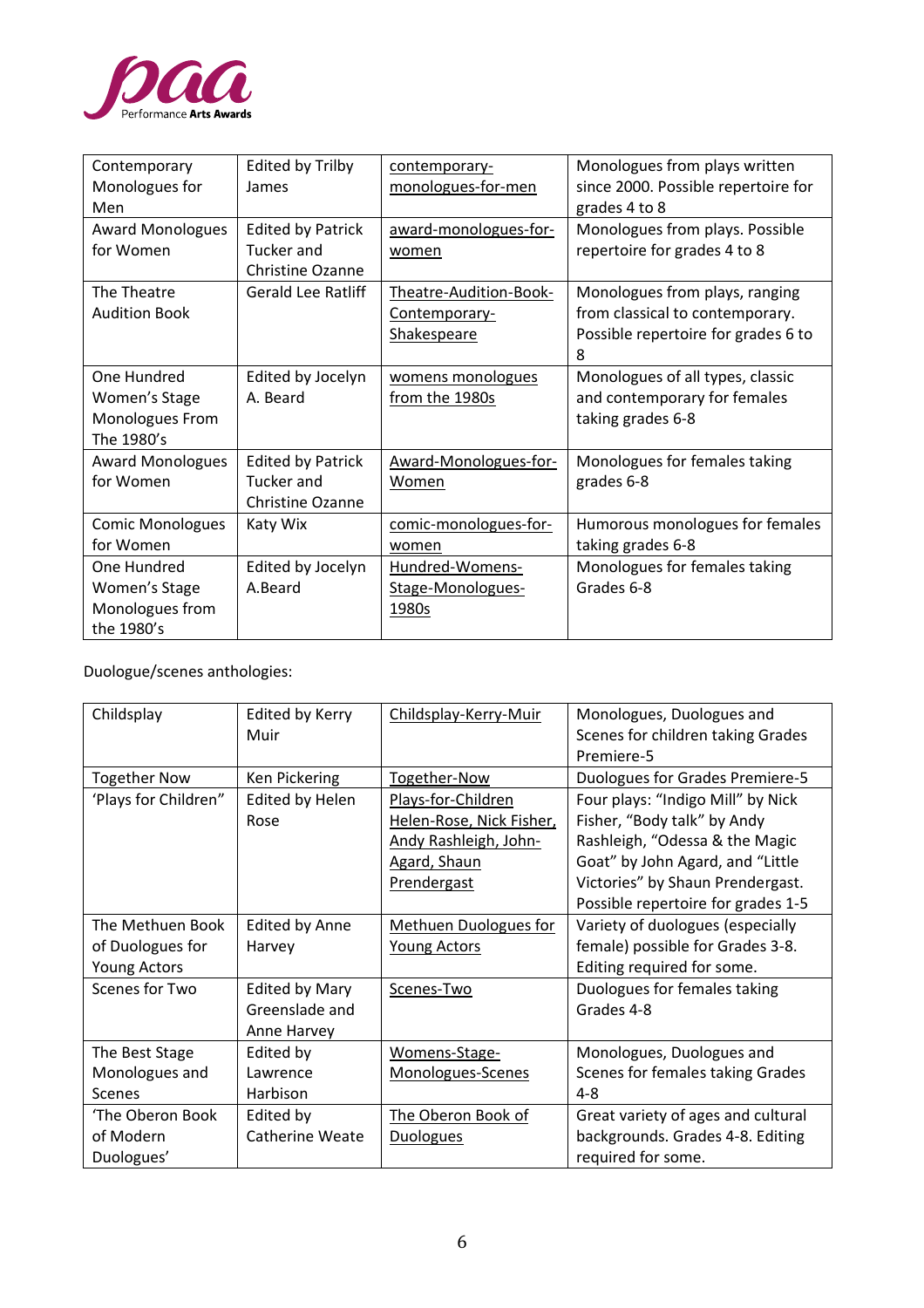

## **SCENE SUGGESTIONS**

| <b>Characters</b> | <b>PREMIERE/DEBUT - Monologues</b><br><b>Play/scene title</b> | <b>Author</b>    | Where to buy the        | <b>Notes</b> |
|-------------------|---------------------------------------------------------------|------------------|-------------------------|--------------|
|                   |                                                               |                  | play/scene              |              |
| Peter Pan         | Peter Pan in                                                  | Joanne           | The Drama Pot           |              |
|                   | Wonderland                                                    | Watkinson        | Monologues, Scenes &    |              |
|                   |                                                               |                  | Activities (see         |              |
|                   |                                                               |                  | anthology list)         |              |
| Boy               | The Witches                                                   | Roald Dahl,      | The Witches             |              |
|                   |                                                               | adapted by       |                         |              |
|                   |                                                               | David Wood       |                         |              |
| Harry             | Harry Potter and                                              | J.K Rowling      | Harry-Potter-           |              |
|                   | the Chamber of                                                |                  | Chamber-Secrets         |              |
|                   | Secrets                                                       |                  |                         |              |
| Loll              | Cider with Rosie                                              | Laurie Lee,      | Cider With Rosie-Play-  |              |
|                   |                                                               | adapted by       | <b>Acting-Edition</b>   |              |
|                   |                                                               | James Roose -    |                         |              |
|                   |                                                               | Evans            |                         |              |
| Friday            | You're a Bad                                                  | Andy Stanton     | you-re-a-bad-man-mr-    |              |
|                   | Man, Mr Gum                                                   |                  | gum                     |              |
| Greg              | The Diary of a                                                | Jeff Kinney      | jeff-kinney/diary-of-a- |              |
|                   | Wimpy Kid                                                     |                  | wimpy-kid               |              |
| Peter             | The Railway                                                   | E. Nesbit,       | the-railway-children-   |              |
|                   | Children                                                      | adapted by       | stage-version           |              |
|                   |                                                               | Mike Kenny       |                         |              |
| Tom               | Yes, No, Maybe                                                | Liz Pichon       | Yes, No, Maybe          |              |
| Posy              | <b>Ballet Shoes</b>                                           | Noel Streatfeild | Ballet-Shoes-           |              |
|                   |                                                               |                  | Streatfeild             |              |
| Pony              | Approaching                                                   | Tina Howe        | Great Scenes and        |              |
|                   | Zanzibar                                                      |                  | Monologues for          |              |
|                   |                                                               |                  | Children                |              |
| Lucy              | The Lion, The                                                 | Jean Marlow      | Audition Speeches for   |              |
|                   | Witch and The                                                 |                  | 6-16 year olds          |              |
|                   | Wardrobe                                                      |                  |                         |              |
| Snow White        | The Magic                                                     | E.C. Brereton    | Audition Speeches for   |              |
|                   | Mirror                                                        |                  | 6-16 year olds          |              |
|                   |                                                               |                  |                         |              |
|                   |                                                               |                  |                         |              |
|                   | <b>PREMIERE/DEBUT - Duologues</b>                             |                  |                         |              |
| <b>Characters</b> | <b>Play/scene title</b>                                       | <b>Author</b>    | Where to buy the        | <b>Notes</b> |
|                   |                                                               |                  | play/scene              |              |

| <b>Characters</b> | Play/scene title Author             |             | where to buy the     | <b>NOTES</b> |
|-------------------|-------------------------------------|-------------|----------------------|--------------|
|                   |                                     |             | play/scene           |              |
| Albus and         | Harry Potter and   Jack Thorne,     |             | Harry-Potter-Cursed- |              |
| Scorpius          | the Cursed Child   John Tiffany and |             | Child Parts 1&2      |              |
|                   |                                     | J K Rowling |                      |              |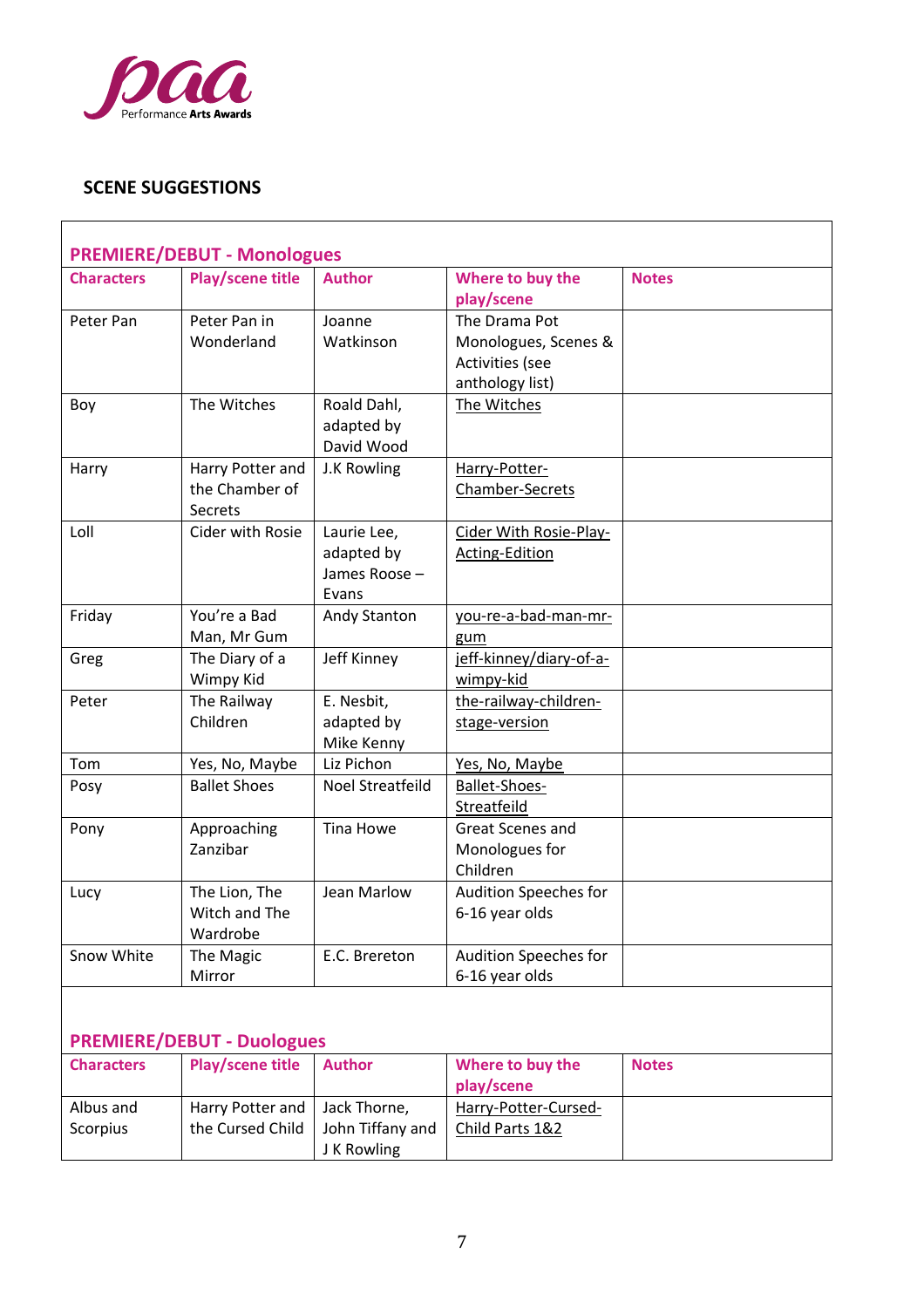

| Peter and<br>Ravello | Peter Pan in<br>Scarlet                      | Geraldine<br>McCaughrean                            | Peter Pan in Scarlet                           |  |
|----------------------|----------------------------------------------|-----------------------------------------------------|------------------------------------------------|--|
| Nigel and<br>Adrian  | The Secret Diary<br>of Adrian Mole           | Sue Townsend                                        | Secret Diary of Adrian<br>Mole - play          |  |
| Linus and Lucy       | You're A Good<br>Man Charlie<br><b>Brown</b> | Clark Gesner                                        | Childsplay, edited by<br>Kerry Muir            |  |
| Cat and Alice        | Alices<br>Adventures in<br>Wonderland        | Lewis Carroll<br>adapted by<br><b>Craig Slaight</b> | Great Scenes and<br>monologues for<br>Children |  |

### **PREMIERE/DEBUT - Scenes with 3 characters**

| <b>Characters</b> | Play/scene<br>title | <b>Author</b>         | Where to buy the<br>play/scene | <b>Notes</b>          |
|-------------------|---------------------|-----------------------|--------------------------------|-----------------------|
| Alice, Hatter,    | Alice In            | Lewis Carroll,        | Alice-Wonderland-              | Mad Hatters Tea Party |
| Hare              | Wonderland          | adapted by            | Adapted-by-S-S-B               |                       |
|                   |                     | S.S.B                 |                                |                       |
| Jemima, Mr        | If Animals Had      | <b>Musette Morell</b> | gutenberg.net.if               |                       |
| Perkins,          | Their Way           |                       | animals had their way          |                       |
| Margaret          |                     |                       |                                |                       |

### **GRADE 1 - Monologues**

| <b>Character</b> | Play/scene     | <b>Author</b>        | Where to buy the       | <b>Notes</b>              |
|------------------|----------------|----------------------|------------------------|---------------------------|
|                  | <b>title</b>   |                      | play/scene             |                           |
| Alice            | Alice's        | Lewis Carroll        | 'Audition Speeches for | An edited version could   |
|                  | Adventures in  |                      | 6-16 Year Olds'        | also be used for Premiere |
|                  | Wonderland     |                      | See anthologies        | or Debut                  |
|                  |                |                      | section                |                           |
| <b>Buddy</b>     | A Christmas    | <b>Truman Capote</b> | Great Scenes and       |                           |
|                  | Memory         |                      | Monologues for         |                           |
|                  |                |                      | Children               |                           |
| Huck             | Big River: The | W. Hauptman          | Great Scenes and       |                           |
|                  | Adventures of  | Adapted from         | Monologues for         |                           |
|                  | Huckleberry    | the novel by         | Children               |                           |
|                  | Finn           | Mark Twain           |                        |                           |
| Whizziwig        | Whizziwig      | Malorie              | Audition Speeches for  |                           |
|                  |                | <b>Blackman</b>      | 6-16 year olds         |                           |
| Fairy            | The Wild       | Hans Christian       | Audition Speeches for  |                           |
|                  | Swans          | Andersen             | 6-16 year olds         |                           |
|                  |                |                      |                        |                           |
|                  |                |                      |                        |                           |

## **GRADE 1 - Duologues**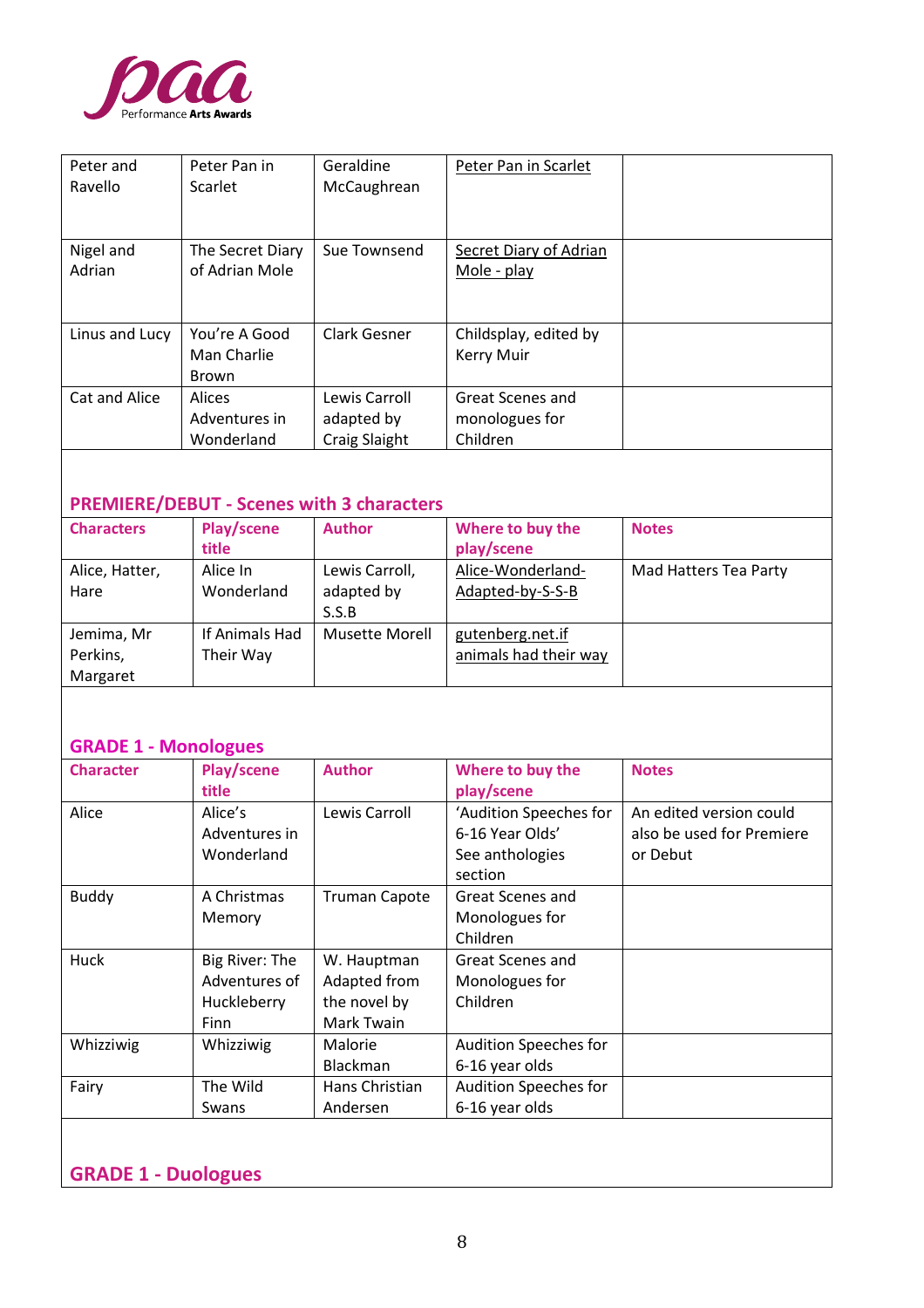

| <b>Characters</b>            | Play/scene<br>title                   | <b>Author</b>                                                 | Where to buy the<br>play/scene                 | <b>Notes</b>                                                                                 |
|------------------------------|---------------------------------------|---------------------------------------------------------------|------------------------------------------------|----------------------------------------------------------------------------------------------|
| Bruno & Boy                  | "The Witches"                         | Roald Dahl,<br>adapted by<br>David Wood                       | The Witches                                    |                                                                                              |
| Peter Pan and<br>Wendy       | Peter Pan                             | J.M Barrie                                                    | Great-Scenes-<br>Monologues-Children           | Scene in Great Scenes and<br>Monologues for Children<br>by Craig Slaight and Jack<br>Sharrar |
| Alice and The<br>Caterpiller | Alice Through<br>The Looking<br>Glass | C.S Lewis                                                     | Great-Scenes-<br>Monologues-Children           | Scene in Great Scenes and<br>Monologues for Children<br>by Craig Slaight and Jack<br>Sharrar |
| Tom and Darryl               | Monster                               | Duncan<br>Macmillan                                           | Monster-Duncan<br>Macmillan                    |                                                                                              |
| Mikey and<br>Edward          | <b>Blood Brothers</b>                 | <b>Willy Russell</b>                                          | <b>Blood Brothers</b>                          |                                                                                              |
| Jem & Scout                  | To Kill A<br>Mockingbird              | <b>Horton Foote</b><br>based on the<br>novel by Harper<br>Lee | Great Scenes and<br>Monologues for<br>Children |                                                                                              |
| <b>Biz and Boz</b>           | I Can't Hear<br>You                   | Ken Pickering                                                 | <b>Together Now</b>                            |                                                                                              |

# **GRADE 1 – Scenes with 3 characters**

| <b>Characters</b> | Play/scene   | <b>Author</b>    | Where to buy the  | <b>Notes</b> |
|-------------------|--------------|------------------|-------------------|--------------|
|                   | title        |                  | play/scene        |              |
| Mole, Rat &       | Toad of Toad | A.A. Milne, from | Toad-of-Toad-Hall |              |
| Badger            | Hall         | Kenneth          |                   |              |
|                   |              | Grahame's 'The   |                   |              |
|                   |              | Wind in the      |                   |              |
|                   |              | Willows'         |                   |              |
| Alice,            | Alice In     | Lewis Caroll,    | Alice-Wonderland- | Scene III    |
| Tweedledum,       | Wonderland   | adapted by       | Adapted-by-S-S-B  |              |
| Tweedledee        |              | S.S.B            |                   |              |

# **GRADE 2 - Monologues**

| <b>Character</b> | Play/scene<br>title                            | <b>Author</b>                                  | Where to buy the<br>play/scene          | <b>Notes</b> |
|------------------|------------------------------------------------|------------------------------------------------|-----------------------------------------|--------------|
| Scorpius         | Harry Potter<br>and the<br><b>Cursed Child</b> | Jack Thorne,<br>John Tiffany and<br>JK Rowling | Harry-Potter-Cursed-<br>Child Parts 1&2 |              |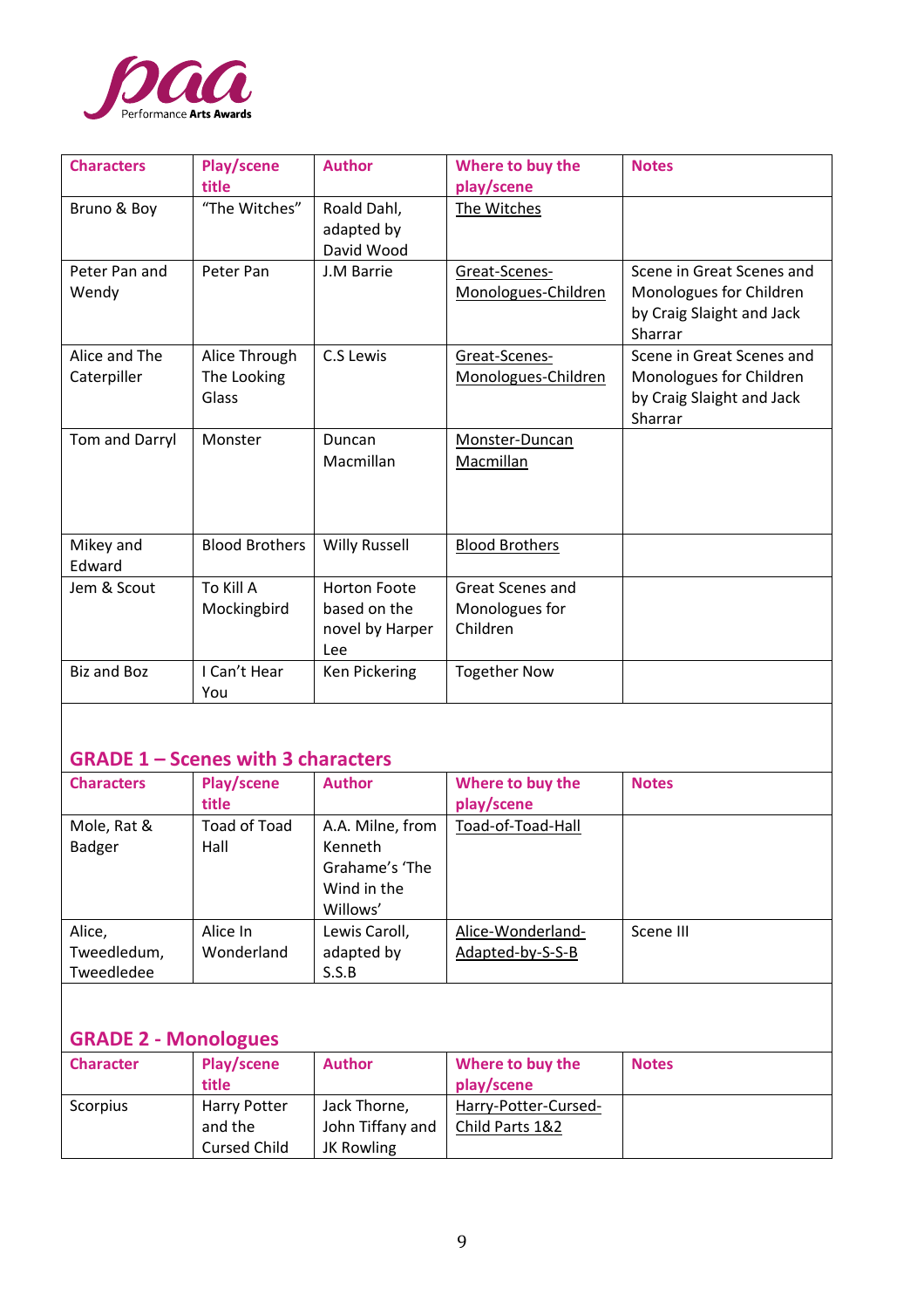

| James        | James and the<br>Giant Peach                 | Richard R.<br>George, from<br>the book by<br><b>Roald Dahl</b> | James-and-the-giant-<br><u>peach</u>           |  |
|--------------|----------------------------------------------|----------------------------------------------------------------|------------------------------------------------|--|
| Percy        | My Very Own<br>Story                         | Alan Ayckbourn                                                 | My-Very-Own-Story                              |  |
| Captain Hook | Peter Pan in<br>Scarlet                      | Geraldine<br>McCaughrean                                       | Peter Pan in Scarlet                           |  |
| Boy          | <b>Treehouses</b>                            | Elizabeth Kuti                                                 | Treehouses-Elizabeth-<br>Kuti                  |  |
| Daisy        | Daisy Pulls it<br>Off                        | Denise Deegan                                                  | Daisy Pulls it Off                             |  |
| Mildred      | The Worst<br>Witch                           | Jill Murphy                                                    | the-worst-witch                                |  |
| Lucy         | You're a Good<br>Man Charlie<br><b>Brown</b> | Charles<br>M.Schulz                                            | Great Scenes and<br>Monologues for<br>Children |  |
| Violet       | Charlie and<br>The Chocolate<br>Factory      | Roald Dhal                                                     | Audition Speeches for<br>6-16 year olds        |  |
| Eva          | Kindertranspo<br>rt                          | Diane Samuels                                                  | 'Audition Speeches for<br>6-16 Year Olds'      |  |

### **GRADE 2 -Duologues**

| <b>Characters</b> | Play/scene          | <b>Author</b>    | Where to buy the        | <b>Notes</b> |
|-------------------|---------------------|------------------|-------------------------|--------------|
|                   | title               |                  | play/scene              |              |
| Alice & Humpty    | Alice in            | Lewis Carroll    | Alice-in-Wonderland-    |              |
|                   | Wonderland          | adapted for the  | Through-Looking-        |              |
|                   | and Through         | stage by Adrian  | Glass-Mitchell- Carroll |              |
|                   | the Looking         | Mitchell         |                         |              |
|                   | Glass               |                  |                         |              |
| Pony & Turner     | Approaching         | Tina Howe        | Childsplay-Kerry-Muir   |              |
|                   | Zanzibar            |                  |                         |              |
| Albus and         | Harry Potter        | Jack Thorne,     | Harry-Potter-Cursed-    |              |
| Scorpius          | and the             | John Tiffany and | Child                   |              |
|                   | <b>Cursed Child</b> | J K Rowling      |                         |              |
| Mary & Colin      | The Secret          | <b>Frances</b>   | Great Scenes and        |              |
|                   | Garden              | Hodgeson         | Monologues for          |              |
|                   |                     | <b>Burnett</b>   | Children                |              |
| Snow White and    | Snow White          | Ken Pickering    | <b>Together Now</b>     |              |
| Witch             |                     |                  |                         |              |
|                   |                     |                  |                         |              |

# **GRADE 2 – Scenes with 3 characters**

| <b>Character</b> | Play/scene | Author | Where to buy the | <b>Notes</b> |
|------------------|------------|--------|------------------|--------------|
|                  | title      |        | play/scene       |              |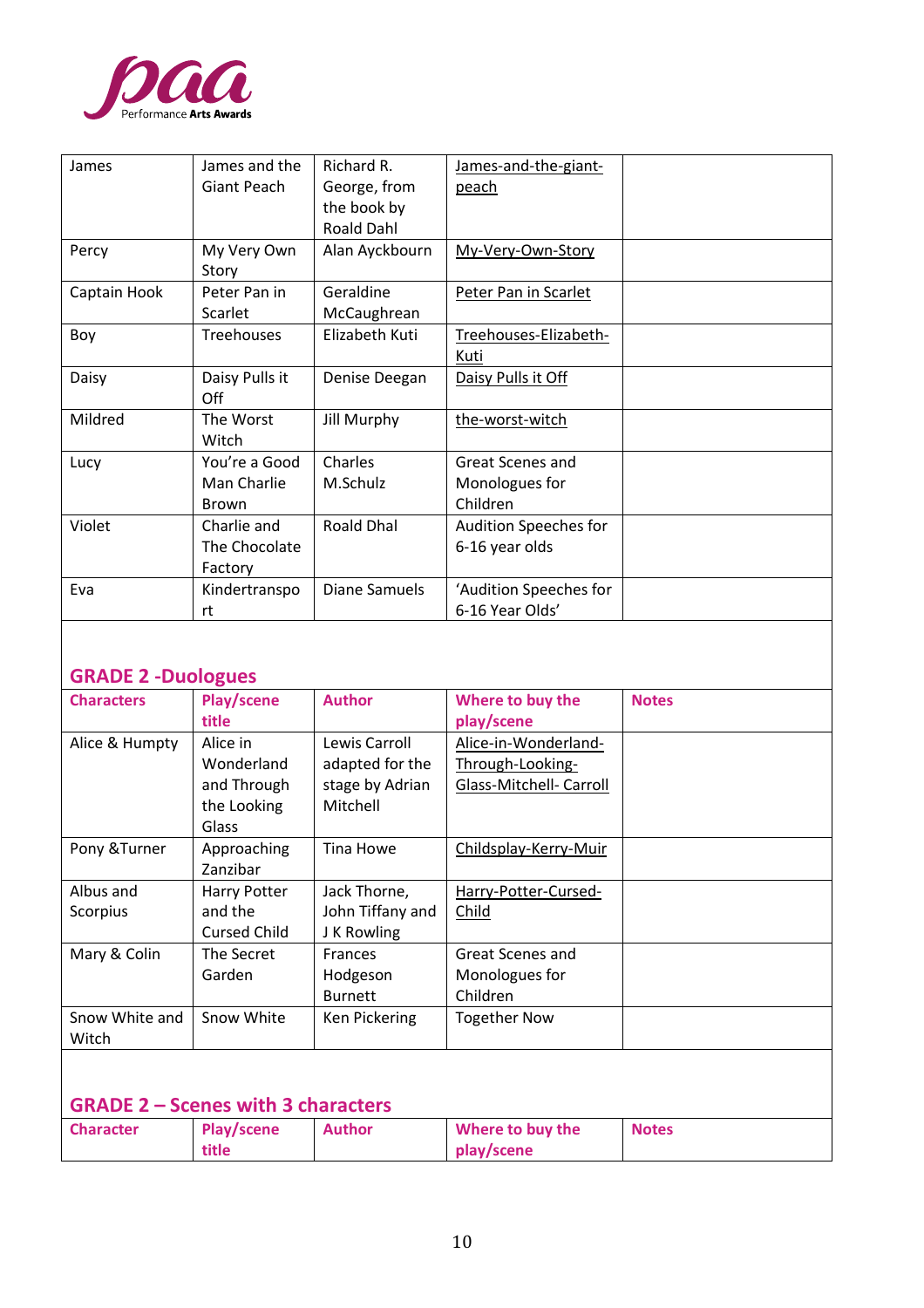

| Jemima, Mr                  | If Animals Had      | Musette Morell            | If Animals Had Their          |                             |
|-----------------------------|---------------------|---------------------------|-------------------------------|-----------------------------|
| Perkins,                    | Their Way           |                           | Way                           |                             |
| Margaret                    |                     |                           |                               |                             |
| Peter, Roberta,             | The Railway         | E. Nesbit,                | the-railway-children          |                             |
| Phyllis                     | Children            | adapted by                |                               |                             |
|                             |                     | Mike Kenny                |                               |                             |
| Elsie, Suzie,               | Suzie and Her       | Jeff Wood                 | Childsplay, edited by         | Scene may be edited to suit |
| <b>Tillie</b>               | Sisters and the     |                           | <b>Kerry Muir</b>             | three roles.                |
|                             | Socks that          |                           |                               |                             |
|                             | Stunk               |                           |                               |                             |
|                             |                     |                           |                               |                             |
|                             |                     |                           |                               |                             |
| <b>GRADE 3 - Monologues</b> |                     |                           |                               |                             |
| <b>Character</b>            | Play/scene          | <b>Author</b>             | Where to buy the              | <b>Notes</b>                |
|                             | title               |                           | play/scene                    |                             |
| Tommo                       | Private             | Michael                   | Private-Peaceful              |                             |
|                             | Peaceful            | Morpurgo                  |                               |                             |
|                             |                     | Adapted by                |                               |                             |
|                             |                     | Simon Reade               |                               |                             |
| Chas                        | The Exam            | Andy Hamilton             | The Exam                      |                             |
| Adrian                      | The Secret          | Sue Townsend              | <b>Secret Diary of Adrian</b> |                             |
|                             | Diary of Adrian     |                           | Mole - play                   |                             |
|                             | Mole                |                           |                               |                             |
| Billy                       | The Giraffe         | Roald Dahl.               | Giraffe-Pelly-Me              |                             |
|                             | and the Pelly       | Adapted by                |                               |                             |
|                             | and Me              | Vicky Ireland.            |                               |                             |
| Edmund                      | The Lion The        | C.S Lewis.                | The-lion-the-witch-           |                             |
|                             | Witch and The       | Adapted by                | and-the-wardrobe              |                             |
|                             | Wardrobe            | Adrian Mitchell.          |                               |                             |
| Jordan/Wild                 | The Cagebirds       | David Campton             | the-cagebirds                 |                             |
| One                         |                     |                           |                               |                             |
| Judi                        | The Judi Miller     | M.S Miller                | Childsplay by Kerry           |                             |
|                             | Show                |                           | Muir                          |                             |
| Suzy                        | Mr A's              | Alan Ayckbourn            | Mr A's Amazing Maze           |                             |
|                             | <b>Amazing Maze</b> |                           | <b>Plays</b>                  |                             |
|                             | Plays               |                           |                               |                             |
| Perduta                     | Daughters of        | Don Taylor                | Daughters of Venice           |                             |
|                             | Venice              |                           |                               |                             |
| Arrietty                    | The Borrowers       | Mary Norton               | Audition Speeches for         |                             |
|                             |                     |                           | 6-16 year olds                |                             |
| Anne                        | The Diary of        | Dramatised by             | the-diary-of-anne-            |                             |
|                             | Anne Frank          | Frances                   | frank                         |                             |
|                             |                     | Goodrich and              |                               |                             |
|                             |                     | Albert Hackett            |                               |                             |
| Anne                        | Anne of Green       | Lucy Maud                 | anne-of-green-gables          |                             |
|                             | Gables              | Montgomery,               |                               |                             |
|                             |                     | adapted by<br>Emma Reeves |                               |                             |
|                             |                     |                           |                               |                             |
|                             |                     |                           |                               |                             |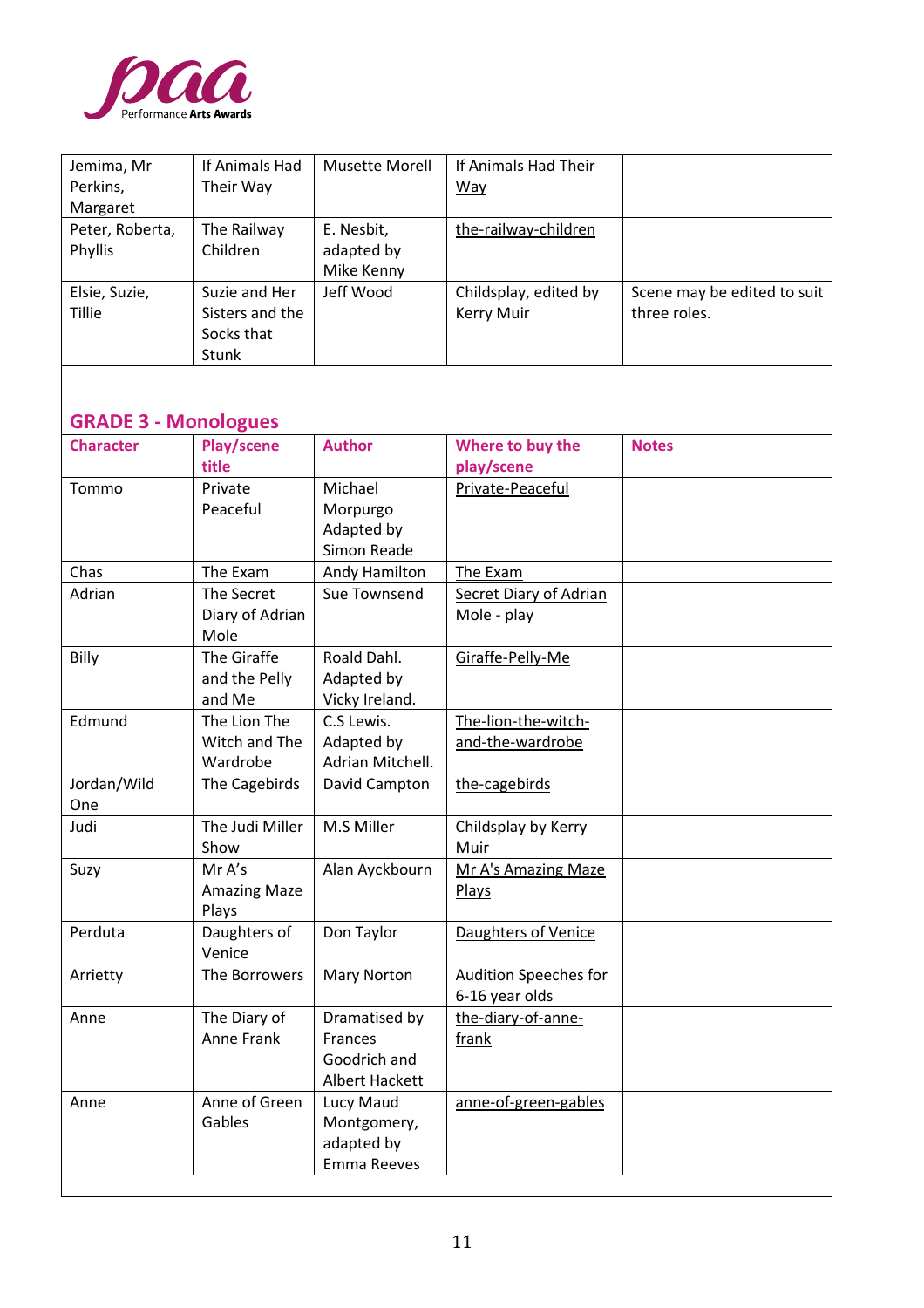

ा

| <b>GRADE 3 - Monologues</b> |                                           |                                                                               |                                                       |                                                                           |  |
|-----------------------------|-------------------------------------------|-------------------------------------------------------------------------------|-------------------------------------------------------|---------------------------------------------------------------------------|--|
| <b>Character</b>            | Play/scene<br>title                       | <b>Author</b>                                                                 | Where to buy the<br>play/scene                        | <b>Notes</b>                                                              |  |
| Tony & Josie                | Little Victories                          | Shaun<br>Prendergast                                                          | little-victories                                      | Can also be found in 'Plays<br>For Children' (see<br>anthologies section) |  |
| Kevin & Voice               | The Boy Who<br>Fell Into A<br><b>Book</b> | Alan Ayckbourn                                                                | Boy-Who-Fell-into a<br><b>Book</b>                    |                                                                           |  |
| Daisy & Trixie              | Daisy Pulls it<br>Off                     | Denise Deegan                                                                 | Daisy Pulls it Off                                    |                                                                           |  |
| Anne & Diana                | Anne of Green<br>Gables                   | Lucy Maud<br>Montgomery,<br>adapted by<br><b>Emma Reeves</b>                  | anne-of-green-gables                                  |                                                                           |  |
| Jo & Beth                   | Little Women                              | Adapted by<br>Roger Wheeler,<br>based on the<br>novel by Louisa<br>May Alcott | Great Scenes and<br>Monologues for<br>Children        |                                                                           |  |
| Cassie & Lillie<br>Jean     | Roll Of<br>Thunder Hear<br>My Cry         | E.Shockley<br>based on the<br>novel by M.D<br>Taylor                          | <b>Great Scenes and</b><br>Monologues for<br>Children |                                                                           |  |
| Gil & Rob                   | It Doesn't<br>Matter                      | Ken Pickering                                                                 | <b>Together Now</b>                                   |                                                                           |  |

٦

## **GRADE 3 - Duologues**

| <b>Characters</b> | Play/scene    | <b>Author</b>  | Where to buy the      | <b>Notes</b>               |
|-------------------|---------------|----------------|-----------------------|----------------------------|
|                   | title         |                | play/scene            |                            |
| 1 Female, 2       | The Cake      | Maryann        | Youthplays.com        |                            |
| <b>Males</b>      |               | Carolan and    |                       |                            |
|                   |               | John Rotondo   |                       |                            |
| Lucy, Rosemary,   | Mother Figure | Alan Ayckbourn | Confusions-Alan       | This play contains mild    |
| Terry             | from          |                | Ayckbourn             | profanity which can be     |
|                   | "Confusions"  |                |                       | easily edited out.         |
| Girl Two, Young   | <b>The</b>    | Steven Dietz   | Childsplay, edited by | Scene 1. Can be edited for |
| Girl, Joyce       | Rememberer    |                | Kerry Muir            | 3 people.                  |
| Dicken, Colin     | The Secret    | F.H.Burnett    | Secret-Garden-Play    |                            |
| and Mary          | Garden        |                |                       |                            |
|                   |               |                |                       |                            |

### **GRADE 4 - Monologues**

| <b>Character</b> | Play/scene | Author | Where to buy the | <b>Notes</b> |
|------------------|------------|--------|------------------|--------------|
|                  | title      |        | play/scene       |              |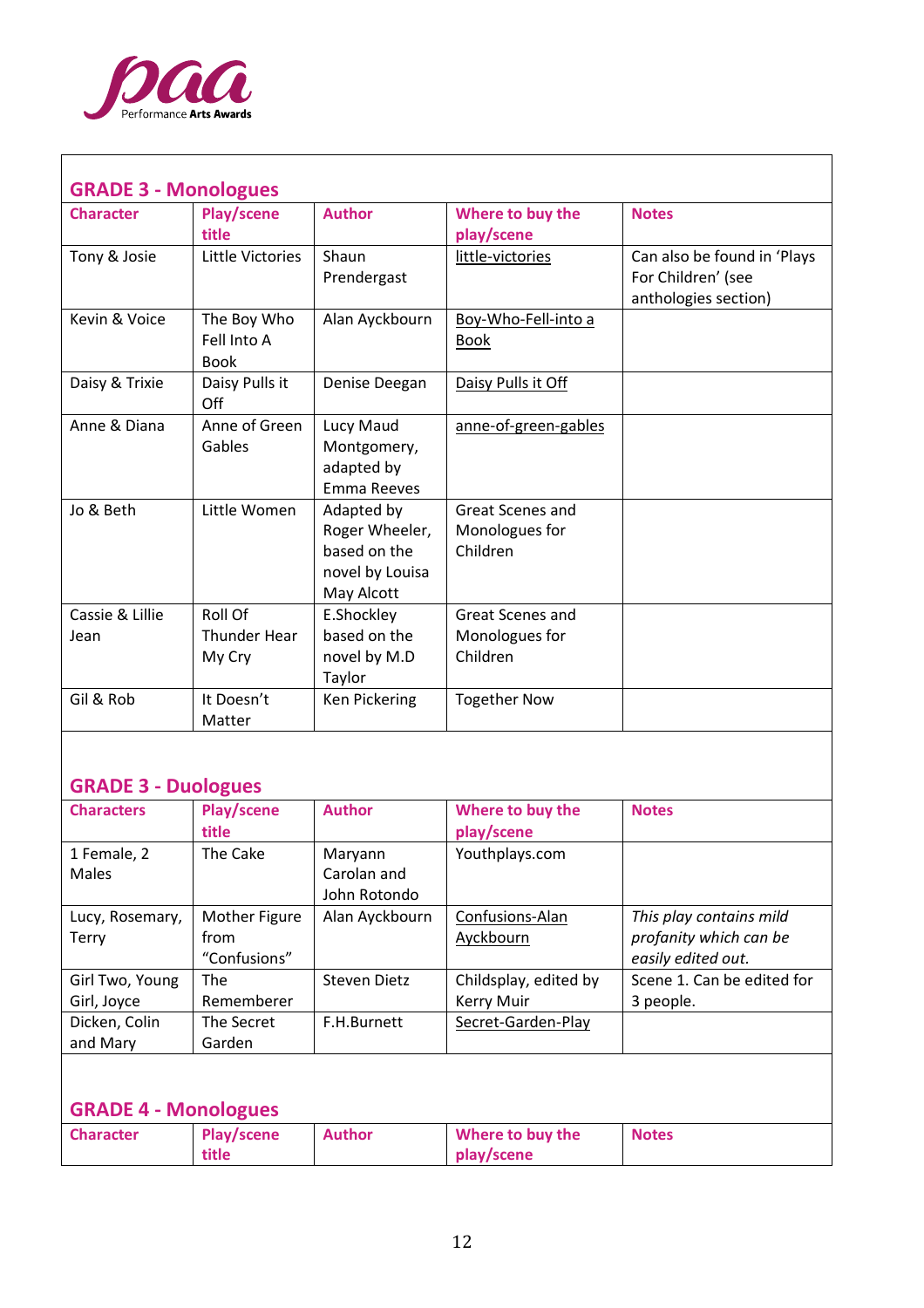

| Girl           | Living In a          | Rebecca Young        | '102 Great                               |                           |
|----------------|----------------------|----------------------|------------------------------------------|---------------------------|
|                | <b>Bubble</b>        |                      | Monologues'                              |                           |
|                |                      |                      | See anthologies                          |                           |
|                |                      |                      | section                                  |                           |
| Alan/Alice     | Desperate            | Joanne               | 'The Drama Pot                           |                           |
|                |                      | Watkinson            | Monologues, Scenes &                     |                           |
|                |                      |                      | Activities'                              |                           |
|                |                      |                      | See anthologies                          |                           |
|                |                      |                      | section                                  |                           |
| Eustace        | The Voyage of        | C.S Lewis,           | Voyage of the Dawn                       |                           |
|                | the Dawn             | adapted by Glyn      | Treader play                             |                           |
|                | Treader              | Robbins.             |                                          |                           |
| Teacher        | Acting Up            | <b>Edward Sayeed</b> | Found in:                                | This given scene contains |
|                |                      |                      | Hear Me Now:                             | no expletives/swearing.   |
|                |                      |                      | <b>Audition Monologues</b>               |                           |
|                |                      |                      | for Actors of Colour                     |                           |
|                |                      |                      | (Tamasha Theatre                         |                           |
|                |                      |                      | Company/Titilola                         |                           |
|                |                      |                      | Dawudu)                                  |                           |
| Douglas        | Douglas              | Mahad Ali            |                                          | This given scene contains |
|                |                      |                      | Hear Me Now:                             | no expletives/swearing.   |
|                |                      |                      | <b>Audition Monologues</b>               |                           |
|                |                      |                      | for Actors of Colour<br>(Tamasha Theatre |                           |
|                |                      |                      |                                          |                           |
|                |                      |                      | Company/Titilola<br>Dawudu)              |                           |
| Artemis        | Artemis Fowl         | Angelia              | Artemis-Fowl-                            |                           |
|                |                      | Beaumont             | <b>ScreenPlay</b>                        |                           |
| Christopher    | The Curious          | Mark Haddon,         | Curious Incident of the                  |                           |
|                | Incident of the      | Adapted by           | Dog in the NightTime                     |                           |
|                | Dog in the           | Simon Stephens       | play                                     |                           |
|                | Night-Time           |                      |                                          |                           |
| Girl           | <b>Telling Tales</b> | Migdalina Cruz       | Childsplay, edited by                    |                           |
|                |                      |                      | <b>Kerry Muir</b>                        |                           |
| Tats           | Shut Up              | Andrew Payne         | <b>National Theatre</b>                  |                           |
|                |                      |                      | Connections                              |                           |
|                |                      |                      | monologues. Speeches                     |                           |
|                |                      |                      | for Young Actors                         |                           |
| Female         | Cat Lady             | Rebecca Young        | 101 Monologues for                       |                           |
|                |                      |                      | Middle School Actors                     |                           |
| Defense (Male/ | The People VS.       | Jonathan Rand        | Actor's Choice.                          |                           |
| Female)        | Spam                 |                      | Monologues for                           |                           |
|                |                      |                      | Teens.                                   |                           |
| John           | More                 | Roger Karshner       | More Monologues for                      |                           |
|                | Monologues           |                      | <b>Teenagers</b>                         |                           |
|                | for Teenagers        |                      |                                          |                           |
|                |                      |                      |                                          |                           |
|                |                      |                      |                                          |                           |

**GRADE 4 - Duologues**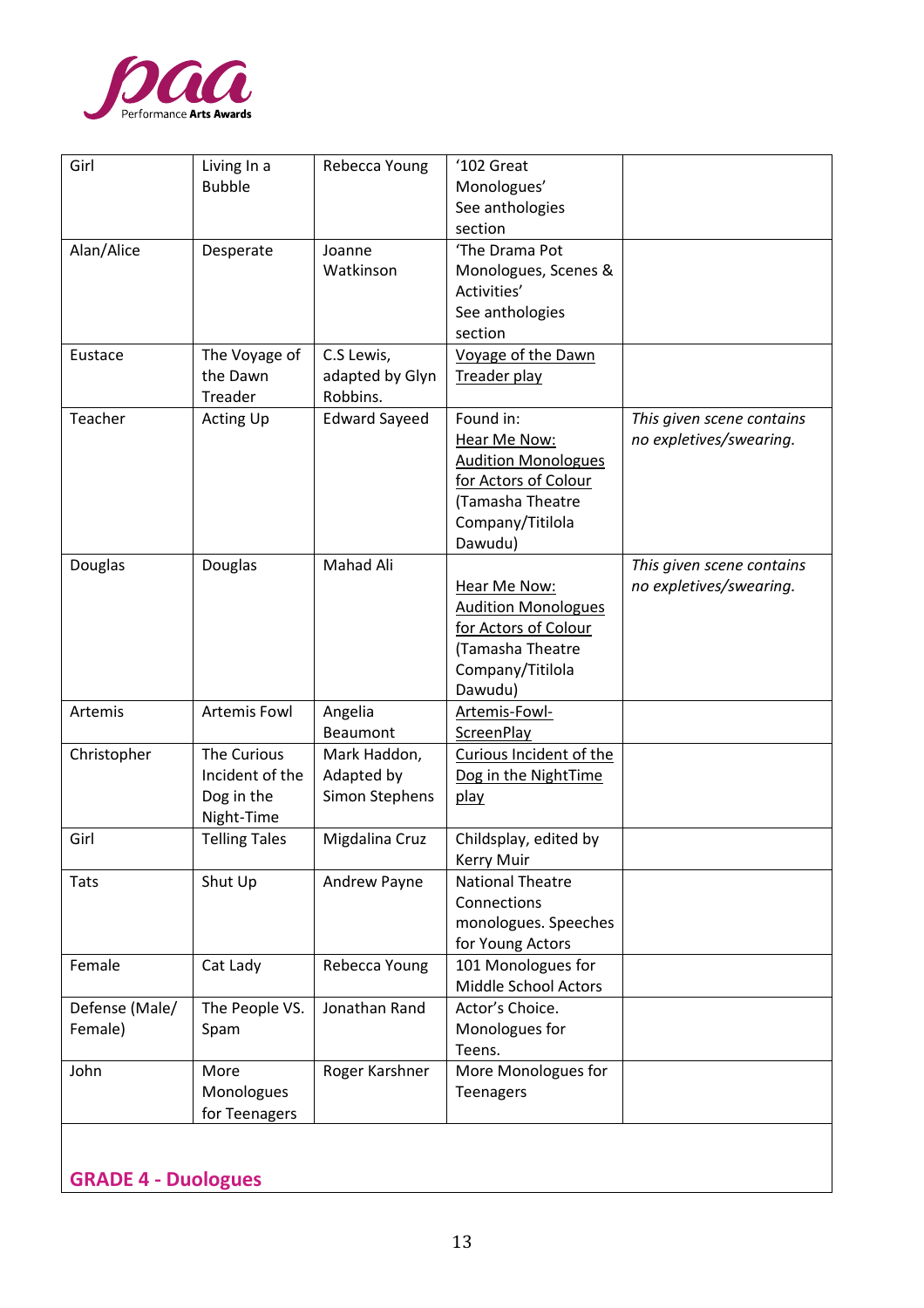

| <b>Characters</b> | Play/scene<br>title                     | <b>Author</b>                                                     | Where to buy the<br>play/scene                       | <b>Notes</b>                                                                                          |
|-------------------|-----------------------------------------|-------------------------------------------------------------------|------------------------------------------------------|-------------------------------------------------------------------------------------------------------|
| Penny & Davy      | Journey to X                            | Nancy Harris                                                      | National-Theatre-<br>Connections-2012                | This anthology of plays<br>contains other possible<br>scenes.<br>This play contains mild<br>profanity |
| Marcia & Bianca   | The Ritual                              | Samir Yazbek                                                      | National-Theatre-<br>Connections-2012                | Scene Eleven                                                                                          |
| Anne & Peter      | The Diary of<br>Anne Frank              | Dramatised by<br><b>Frances</b><br>Goodrich and<br>Albert Hackett | the-diary-of-anne-<br>frank                          |                                                                                                       |
| Sammy & Gus       | Sammy<br>Carduccis<br>Guide to<br>Women | Ronald Kidd                                                       | Childsplay, edited by<br><b>Kerry Muir</b>           |                                                                                                       |
| Alistair & Colin  | Two Weeks<br>with the<br>Queen          | <b>Mary Morris</b>                                                | The Methuen Book of<br>Duologues for Young<br>Actors |                                                                                                       |

## **GRADE 4 – Scenes with 3 characters**

| <b>Character</b>                   | Play/scene<br>title           | <b>Author</b>                        | Where to buy the<br>play/scene                    | <b>Notes</b>                                                                  |
|------------------------------------|-------------------------------|--------------------------------------|---------------------------------------------------|-------------------------------------------------------------------------------|
| Lisette,<br>Antonius,<br>Kleopatra | Letters from<br>Lisette       | Claudia Haas                         | www.claudiahaas.com                               |                                                                               |
| Lori, Clover and<br>Poppy          | Leaves                        | Lucy Caldwell                        | Leaves-Lucy-Caldwell                              | This play contains<br>swearing/expletives (which<br>can be easily edited out) |
| Helga, Evelyn,<br>Lil              | Kindertranspo<br>rt           | Diane Samuels                        | kindertransport                                   | Some editing needed to<br>even out parts                                      |
| Geoffrey, Alice,<br>Florence       | <b>Billy Liar</b>             | Willis Hall &<br>Keith<br>Waterhouse | Billy-Liar                                        | Act 1                                                                         |
| 3 Females                          | Dress Code<br><b>Disaster</b> | Rebecca Young                        | 101 Monologues for<br><b>Middle School Actors</b> |                                                                               |
| 1 Female 2<br><b>Males</b>         | Mamas Boy                     | Rebecca Young                        | 101 Monologues for<br><b>Middle School Actors</b> |                                                                               |

# **GRADE 5 - Monologues**

| <b>Character</b> | Play/scene<br>title          | <b>Author</b>          | Where to buy the<br>play/scene | <b>Notes</b> |
|------------------|------------------------------|------------------------|--------------------------------|--------------|
| Helena / Puck    | A Midsummer<br>Night's Dream | William<br>Shakespeare | Widely available<br>online     |              |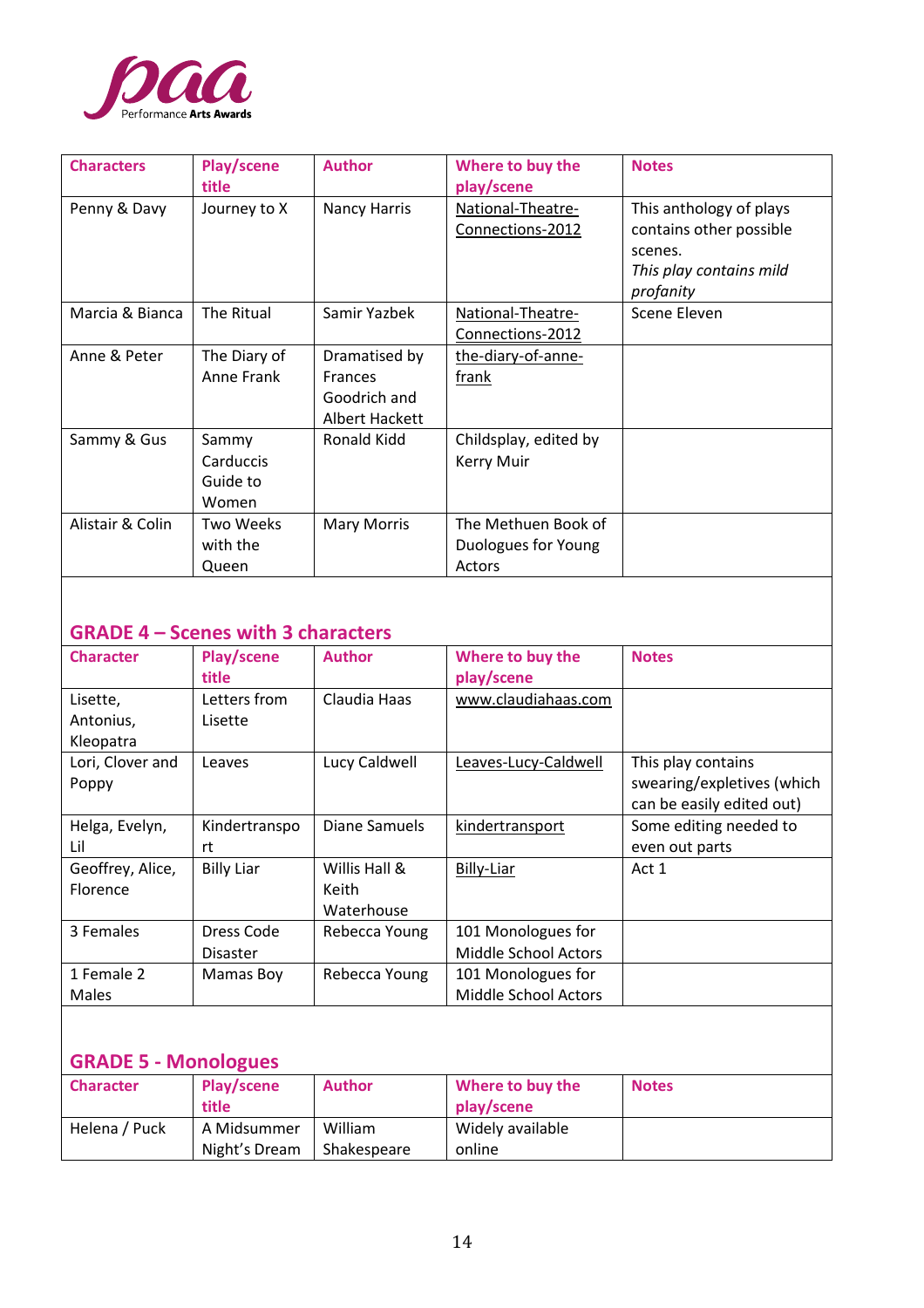

| Girl                  | "The Guilt"                                   | Rebecca Young                 | '102 Great<br>Monologues'<br>See anthologies<br>section                                                                           | Other possibilities in this<br>anthology                                                                                                                               |
|-----------------------|-----------------------------------------------|-------------------------------|-----------------------------------------------------------------------------------------------------------------------------------|------------------------------------------------------------------------------------------------------------------------------------------------------------------------|
| Sara                  | A Shop Selling<br>Speech                      | Sabrina<br>Mahfouz            | Found in:<br>National-Theatre-<br>Connections-2014                                                                                | Other possibilities in this<br>anthology of plays for<br>young people                                                                                                  |
| Rory                  | A Hundred<br>Words for<br>Snow                | <b>Tatty Hennessy</b>         | a-hundred-words-for-<br>snow                                                                                                      | Also in "Contemporary<br>Monologues For<br>Teenagers"<br>(see anthology list)                                                                                          |
| A young<br>Scientist  | <b>Drive</b>                                  | Hassan<br>Abdulrazzak         | Found in<br>Hear Me Now:<br><b>Audition Monologues</b><br>for Actors of Colour<br>(Tamasha Theatre<br>Company/Titilola<br>Dawudu) | This given scene contains<br>no expletives/swearing,<br>however it does contain<br>some adult themes that<br>may not be deemed<br>appropriate for certain<br>learners. |
| Sean                  | Good Will<br>Hunting                          | Matt Damon<br>and Ben Affleck | <b>Good Will Hunting-</b><br>Screenplay                                                                                           | This film contains<br>expletives/swearing or<br>language that may not be<br>deemed appropriate for<br>certain learners.                                                |
| Thami                 | My Children,<br>My Africa                     | <b>Athol Fugard</b>           | My Children My Africa                                                                                                             |                                                                                                                                                                        |
| <b>Teenage Muslim</b> | Voices from<br>The Mosque                     | Alecky Blythe                 | Contemporary<br>Monologues for Men                                                                                                | This play contains<br>expletives/swearing or<br>language that may not be<br>deemed appropriate for<br>certain learners.                                                |
| Male                  | Alphabetizing<br>is not for<br><b>Sissies</b> | Rebecca Young                 | 101 Monologues for<br>Middle School Actors                                                                                        |                                                                                                                                                                        |
| Gemma                 | Junk                                          | <b>Melvin Burgess</b>         | Junk Melvin Burgess<br>Also found in<br>'Audition Speeches for<br>6-16 Year Olds'                                                 | This given scene has no<br>swearing. However, this<br>play contains some mild<br>profanity with themes that<br>may be deemed<br>inappropriate for certain<br>learners. |
| Bertha                | Monologues<br>for Teenage<br>Girls            | Susan<br>Pomerance            | Monologues for<br><b>Teenage Girls</b>                                                                                            |                                                                                                                                                                        |
| Larry                 | Monologues<br>they haven't<br>heard           | Roger Karshner                | Monologues they<br>haven't heard                                                                                                  |                                                                                                                                                                        |
|                       |                                               |                               |                                                                                                                                   |                                                                                                                                                                        |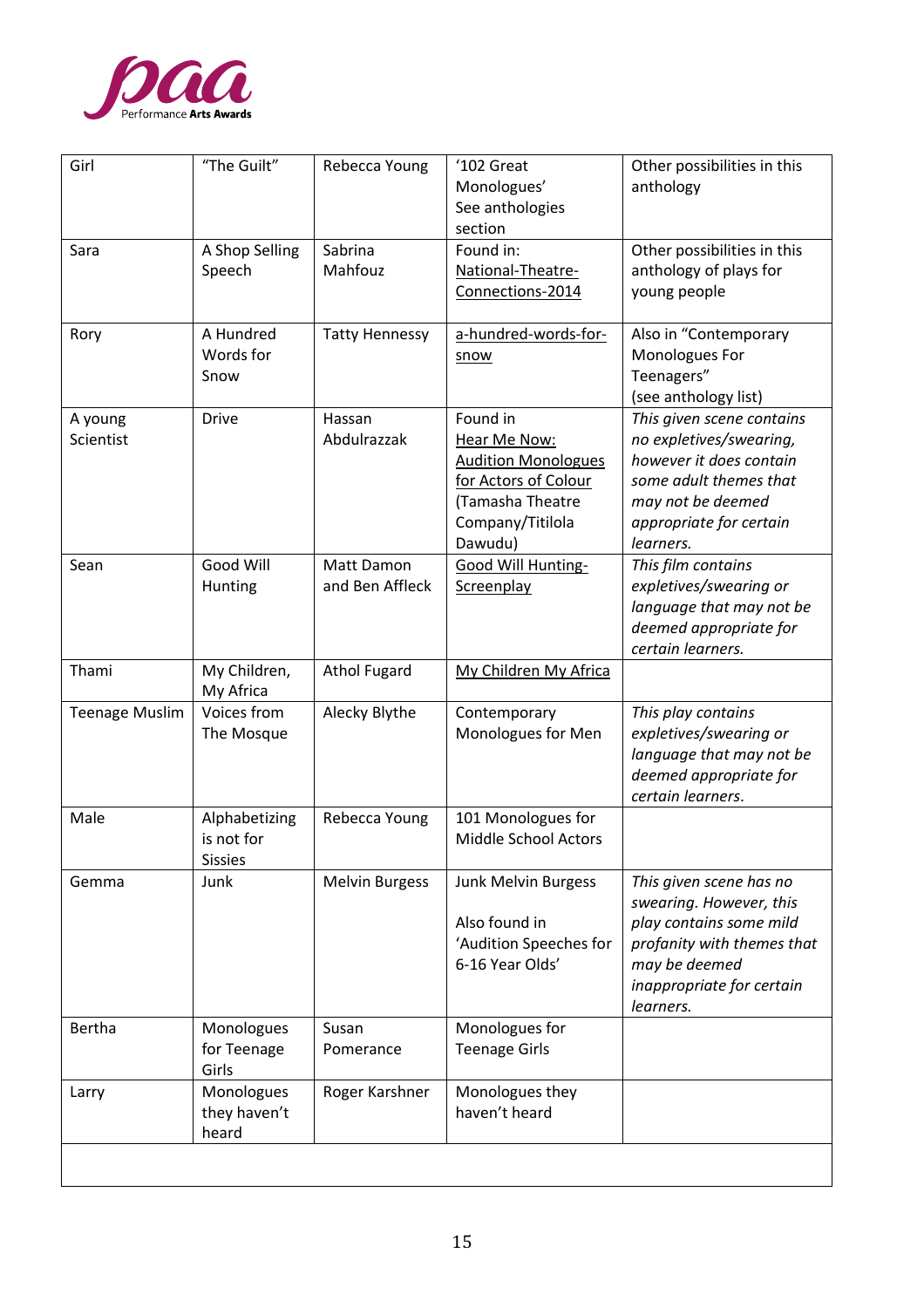

| <b>GRADE 5 - Duologues</b> |                      |                  |                       |                      |
|----------------------------|----------------------|------------------|-----------------------|----------------------|
| <b>Characters</b>          | <b>Play/scene</b>    | <b>Author</b>    | Where to buy the      | <b>Notes</b>         |
|                            | title                |                  | play/scene            |                      |
| Helena &                   | A Midsummer          | William          | Widely available      | Act III Scene II     |
| Hermia                     | Night's Dream        | Shakespeare      | online                |                      |
| Alex & Roland              | The Musicians        | Patrick Marber   | Musicians-Play        | Scene I (needs to be |
|                            |                      |                  |                       | edited)              |
| Jack, Algernon             | <b>The</b>           | Oscar Wilde      | Importance            |                      |
|                            | Importance of        |                  |                       |                      |
|                            | <b>Being Earnest</b> |                  |                       |                      |
| Charlie & Bill             | The Goal             | D. Nicholls & R. | goalkeepers-revenge   | Also in              |
|                            | <b>Keepers</b>       | Speakman         |                       | The Methuen Book of  |
|                            | Revenge              |                  |                       | Duologues for Young  |
|                            |                      |                  |                       | Actors               |
| Antigone &                 | Antigone             | Jean Anouilh     | jean-anouilh-antigone | Also in              |
| Ismene                     |                      |                  |                       | Scenes for Two       |
| Jamie & Ste                | <b>Beautiful</b>     | Jonathan         | Beautiful-Thing-      | Also in              |
|                            | <b>Thing</b>         | Harvey           | Jonathan-Harvey       | The Methuen Book of  |
|                            |                      |                  |                       | Duologues for Young  |
|                            |                      |                  |                       | Actors               |

## **GRADE 5 – Scenes with 3 characters**

| <b>Characters</b>          | Play/scene<br>title | <b>Author</b>                  | Where to buy the<br>play/scene             | <b>Notes</b> |
|----------------------------|---------------------|--------------------------------|--------------------------------------------|--------------|
| Max, Gil, Pete             | The Waiting<br>Room | D.M Larson                     | freedrama.net                              |              |
| Claire, Teacher,<br>Doctor | The Visit           | <b>Friedrich</b><br>Durrenmatt | the-visit                                  | Act III      |
| 2 Females, 1<br>Male       | Do As I Do!         | Rebecca Young                  | 101 Monologues for<br>Middle School Actors |              |
| 3 Females                  | Super-Stah          | Rebecca Young                  | 101 Monologues for<br>Middle School Actors |              |

## **GRADE 6: Pre-1990 - Monologues**

| <b>Character</b> | Play/scene<br>title | <b>Author</b>          | Where to buy the<br>play/scene | <b>Notes</b>                               |
|------------------|---------------------|------------------------|--------------------------------|--------------------------------------------|
| Joan             | Saint Joan          | George Bernard<br>Shaw | Saint Joan-GB Shaw             |                                            |
| Antigone         | Antigone            | Jean Anouilh           | Antigone-Jean Anouilh          | Any published translation is<br>acceptable |
| Hamlet           | Hamlet              | William<br>Shakespeare | Widely available<br>online     | Act 4 Scene 4                              |
| Mistress Quickly | Henry V             | William<br>Shakespeare | Widely available<br>online     | Act 2 Scene 9                              |
| Juliet           | Romeo and<br>Juliet | William<br>Shakespeare | Widely available<br>online     | Act III Sc II                              |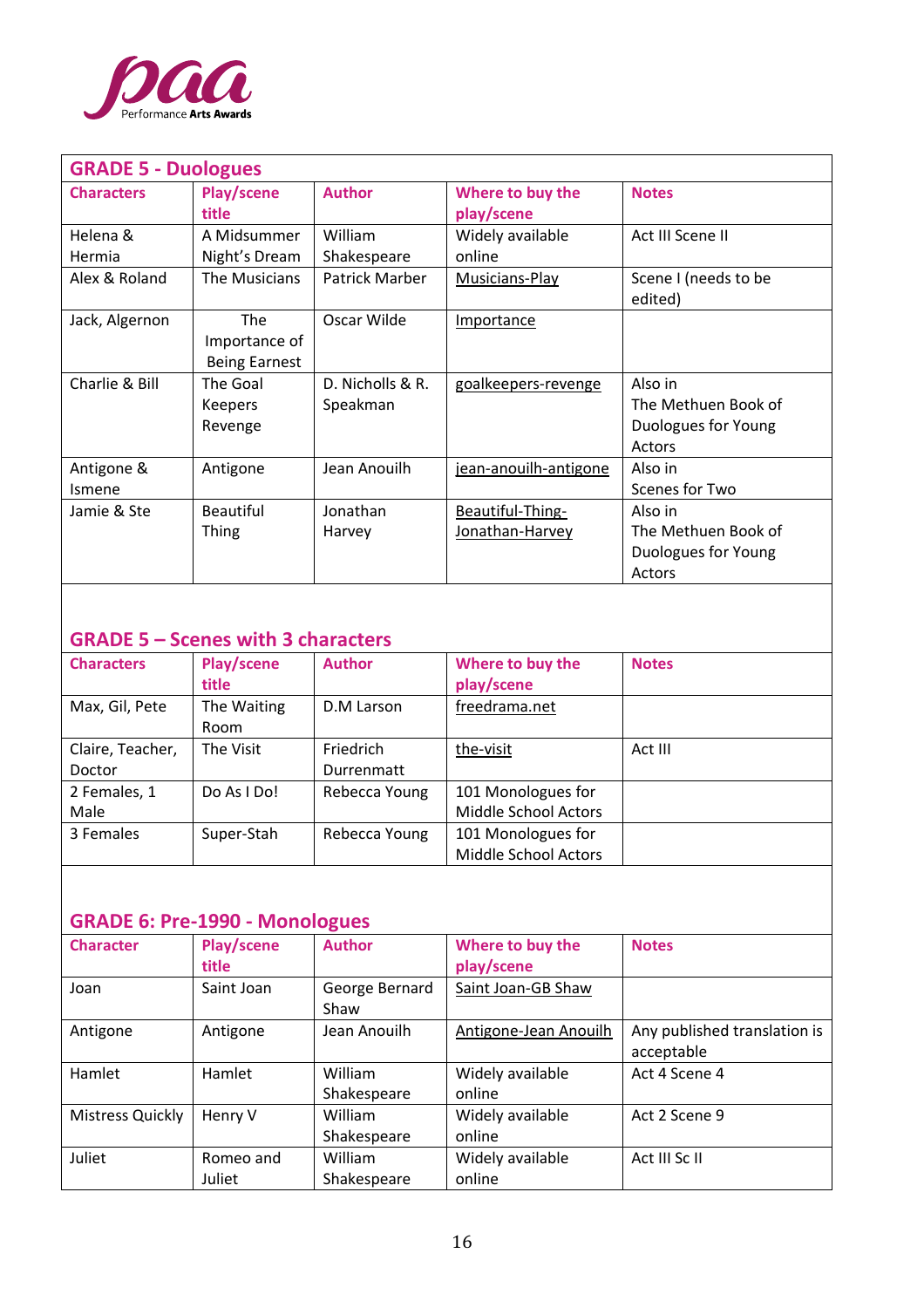

| Tony Lumpkin   | She Stoops To | Oliver                 | She Stoops To     | Also in:                     |
|----------------|---------------|------------------------|-------------------|------------------------------|
|                | Conquer       | Goldsmith              | Conquer           | <b>Audition Speeches for</b> |
|                |               |                        |                   | Young Actors 16+             |
| Mabel Chiltern | An Ideal      | Oscar Wilde            | Ideal-Husband     | Also in:                     |
|                | Husband       |                        |                   | The Classical Monologue      |
|                |               |                        |                   | Women                        |
| Templar        | Nathan The    | Gotthold               | Nathan The Wise - | Also in:                     |
|                | Wise          | <b>Ephraim Lessing</b> | gutenburg.org     | <b>Audition Speeches for</b> |
|                |               |                        |                   | Young Actors 16+             |

## **GRADE 6: Pre-1990 - Duologues**

| <b>Characters</b> | Play/scene<br>title  | <b>Author</b>          | Where to buy the<br>play/scene | <b>Notes</b>              |
|-------------------|----------------------|------------------------|--------------------------------|---------------------------|
| Cecily &          | The                  | Oscar Wilde            | Importance -                   |                           |
| Gwendolyn         | Importance of        |                        | gutenberg.org                  |                           |
|                   | <b>Being Earnest</b> |                        |                                |                           |
| Hero, Ursula      | Much Ado             | William                | Widely available               |                           |
|                   | <b>About Nothing</b> | Shakespeare            | online                         |                           |
| Olivia, Viola     | <b>Twelfth Night</b> | <b>William</b>         | Widely available               |                           |
|                   |                      | Shakespeare            | online                         |                           |
| Lord Goring,      | An Ideal             | Oscar Wilde            | Ideal-Husband                  | Also in:                  |
| Phipps            | Husband              |                        |                                | Duologues for all accents |
|                   |                      |                        |                                | and ages                  |
| Dorine &          | Tartuffe             | Moliere                | Misanthrope-Tartuffe           | Also in:                  |
| Mariane           |                      |                        |                                | The Methuen Book of       |
|                   |                      |                        |                                | Duologues for Young       |
|                   |                      |                        |                                | Actors                    |
| Hedda & Mrs       | <b>Hedda Gabler</b>  | Henrik Ibsen           | Hedda-Gabler                   | Act 1                     |
| Elvstead          |                      |                        |                                | Also found in:            |
|                   |                      |                        |                                | One Plus One              |
| Templar & Friar   | Nathan The           | Gotthold               | Nathan The Wise -              |                           |
|                   | Wise                 | <b>Ephraim Lessing</b> | gutenburg.org                  |                           |

### **GRADE 6: Pre-1990 - Scenes with 3 characters**

| <b>Characters</b>            | Play/scene<br>title    | <b>Author</b>                 | Where to buy the<br>play/scene         | <b>Notes</b> |
|------------------------------|------------------------|-------------------------------|----------------------------------------|--------------|
| Joseph, Ines,<br>Estelle     | No Exit                | Jean-Paul Sartre              | archive.org - No Exit                  |              |
| Mary, Peggy,<br>Evelyn       | The Children's<br>Hour | Lillian Hellman               | The Childrens Hour-<br>Lillian-Hellman |              |
| Roderigo, Iago,<br>Brabantio | Othello                | <b>William</b><br>Shakespeare | Widely available<br>online             | Act 1, Sc1   |
| Kent, Lear,<br>Edgar         | King Lear              | William<br>Shakespeare        | Widely available<br>online             | Act 3, Sc 4  |
|                              |                        |                               |                                        |              |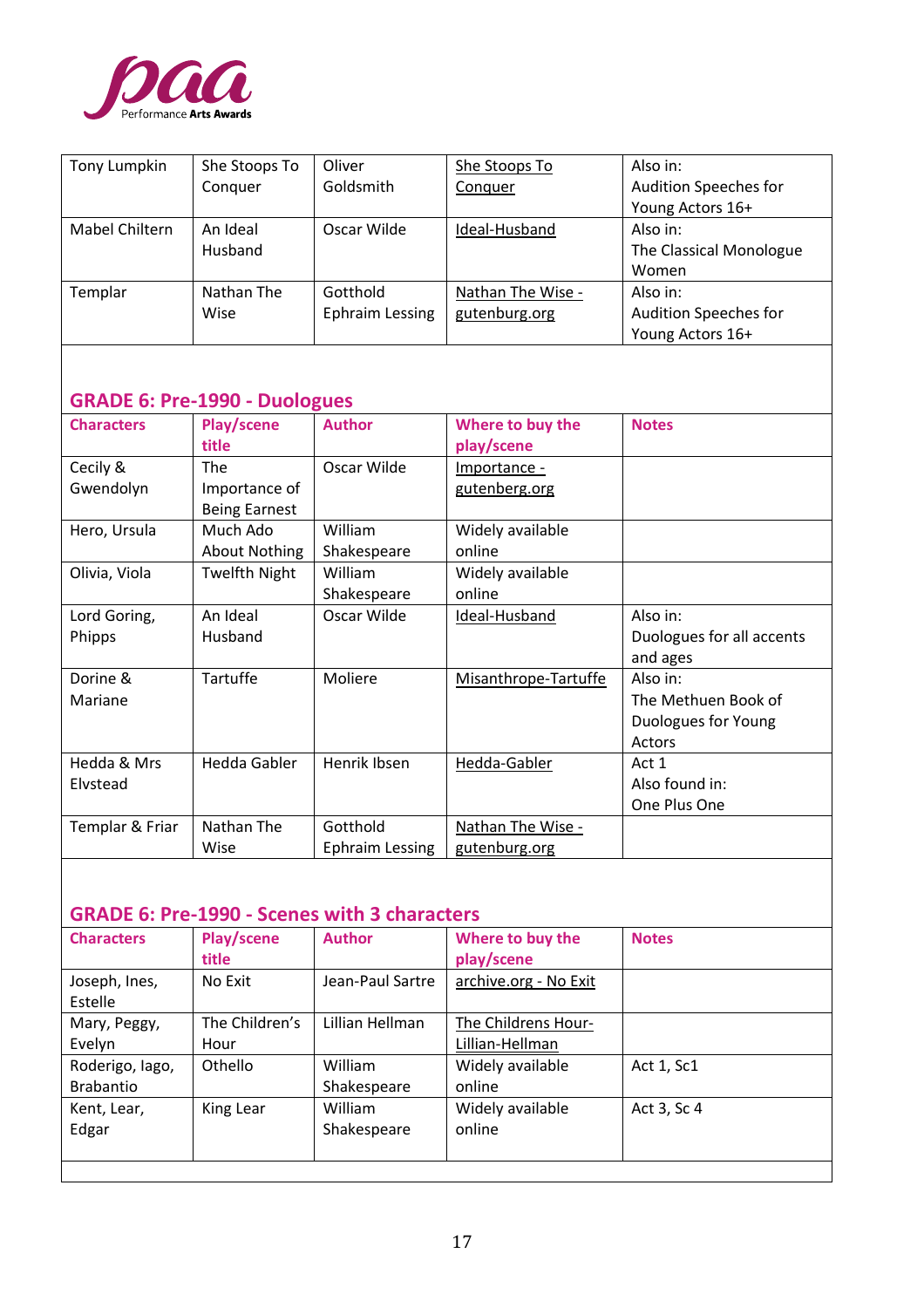

ा

| <b>Character</b> | <b>GRADE 6: 1990 to present - Monologues</b><br>Play/scene | <b>Author</b>       | Where to buy the    | <b>Notes</b>                                       |
|------------------|------------------------------------------------------------|---------------------|---------------------|----------------------------------------------------|
|                  | title                                                      |                     | play/scene          |                                                    |
| Carol            | Oleanna                                                    | David Mamet         | Oleanna             |                                                    |
| Samira           | Echoes                                                     | <b>Henry Naylor</b> | Echoes              | Also in 'Contemporary                              |
|                  |                                                            |                     |                     | Monologues For                                     |
|                  |                                                            |                     |                     | Teenagers'                                         |
|                  |                                                            |                     |                     | (see anthology list)                               |
| Dido             | The Wardrobe                                               | Sam Holcroft        | the-wardrobe        | This play has other suitable                       |
|                  |                                                            |                     |                     | scenes for grades 6-8<br><b>Actresses Audition</b> |
| Asma             | Retreat from<br>Moscow                                     | Don Taylor          | retreat-from-moscow | Speeches by Jean Marlow                            |
| Sophie           | Honour                                                     | Joanna Murray-      | honour              | This play contains some                            |
|                  |                                                            | Smith               |                     | swearing/expletives                                |
|                  |                                                            |                     |                     | although Sophie's                                  |
|                  |                                                            |                     |                     | monologue does not                                 |
| Shaheeda         | The Diary of a                                             | Ambreen Razia       | Diary-Hounslow-Girl | Asian comedy                                       |
|                  | <b>Hounslow Girl</b>                                       |                     |                     | This play contains                                 |
|                  |                                                            |                     |                     | expletives/swearing or                             |
|                  |                                                            |                     |                     | language that may not be                           |
|                  |                                                            |                     |                     | deemed appropriate for                             |
|                  |                                                            |                     |                     | certain learners.                                  |
| Chima            | God's Property                                             | Arinze Kene         | gods-property       | Also in:                                           |
|                  |                                                            |                     |                     | <b>Contemporary Monologues</b><br>for Men          |
|                  |                                                            |                     |                     | This play contains                                 |
|                  |                                                            |                     |                     | expletives/swearing or                             |
|                  |                                                            |                     |                     | language that may not be                           |
|                  |                                                            |                     |                     | deemed appropriate for                             |
|                  |                                                            |                     |                     | certain learners.                                  |
| Sam              | <b>NSFW</b>                                                | Lucy Kirkwood       | nsfw                | Also in:                                           |
|                  |                                                            |                     |                     | <b>Contemporary Monologues</b>                     |
|                  |                                                            |                     |                     | for Men                                            |

٦

### **GRADE 6: 1990 to present - Duologues**

| <b>Characters</b>  | Play/scene<br>title  | <b>Author</b>    | Where to buy the<br>play/scene | <b>Notes</b>                                                                                                                                                                |
|--------------------|----------------------|------------------|--------------------------------|-----------------------------------------------------------------------------------------------------------------------------------------------------------------------------|
| Anita & Sonny      | Every Breath         | Judith Johnson   | Every Breath                   | Also in 'The Oberon Book<br>of Modern Duologues'<br>This play contains<br>expletives/swearing or<br>language that may not be<br>deemed appropriate for<br>certain learners. |
| Paula &<br>Miranda | The Positive<br>Hour | April de Angelis | positive-hour                  | Contains<br>swearing/expletives                                                                                                                                             |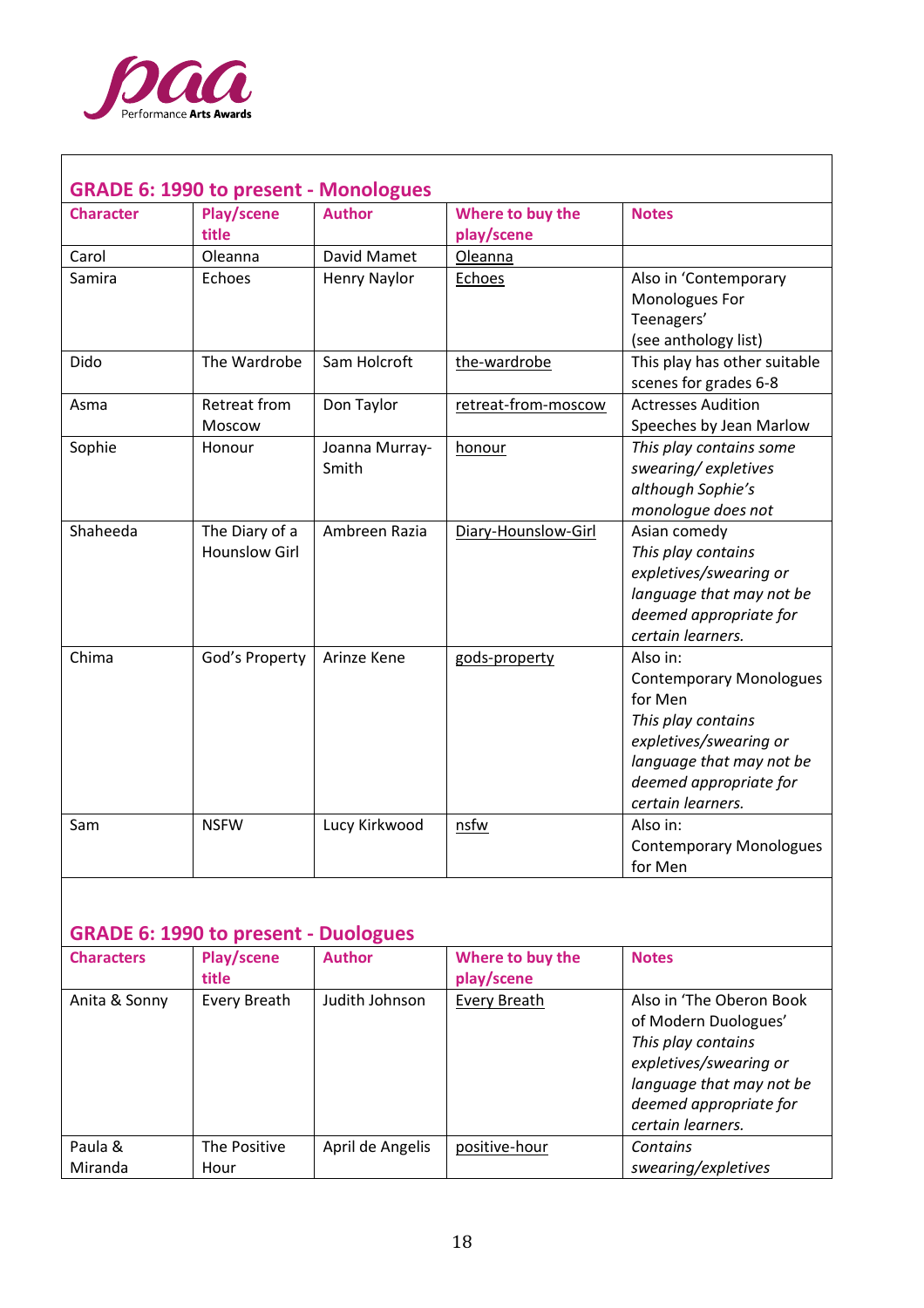

| Nell & Mrs    | Playhouse    | April de Angelis | Playhouse-Creatures  | Also in:                  |
|---------------|--------------|------------------|----------------------|---------------------------|
| Farley        | Creatures    |                  |                      | Duologues for all accents |
|               |              |                  |                      | and ages                  |
|               |              |                  |                      | This play contains        |
|               |              |                  |                      | expletives/swearing or    |
|               |              |                  |                      | language that may not be  |
|               |              |                  |                      | deemed appropriate for    |
|               |              |                  |                      | certain learners.         |
| Milord &      | Daughters of | Don Taylor       | Daughters of Venice  | Also in:                  |
| <b>Bodger</b> | Venice       |                  |                      | Duologues for all accents |
|               |              |                  |                      | and ages                  |
| Amy & May     | Concealment  | Reza de Wet      | de Wet - Concealment | Also in:                  |
|               |              |                  | & Fever              | The Oberon Book of        |
|               |              |                  |                      | Modern Duologues          |
| Deema & Tariq | Deadeye      | Amber Lone       | Deadeye              | Also in:                  |
|               |              |                  |                      | The Oberon Book of        |
|               |              |                  |                      | Modern Duologues          |
|               |              |                  |                      | This play contains        |
|               |              |                  |                      | expletives/swearing or    |
|               |              |                  |                      | language that may not be  |
|               |              |                  |                      | deemed appropriate for    |
|               |              |                  |                      | certain learners.         |

# **GRADE 6: 1990 to present – Scenes with 3 characters**

| <b>Characters</b> | <b>Play/scene</b> | <b>Author</b>          | Where to buy the      | <b>Notes</b>                 |
|-------------------|-------------------|------------------------|-----------------------|------------------------------|
|                   | title             |                        | play/scene            |                              |
| Sarah, Mary,      | The Wardrobe      | Sam Holcroft           | the-wardrobe          | May need editing. Also in    |
| Anne              |                   |                        |                       | NT Connections 2014. This    |
|                   |                   |                        |                       | play has other suitable      |
|                   |                   |                        |                       | scenes                       |
| Parvin,           | The Urban         | Fin Kennedy            | urban-girls-guide-to- | This play contains mild      |
| Thamanna,         | Girl's Guide to   |                        | camping               | profanity                    |
| Rajna/Sabina      | Camping           |                        |                       | Four girl parts to be edited |
|                   |                   |                        |                       | to three parts. Suitable     |
|                   |                   |                        |                       | scenes for grades 6 -8       |
| Serge, Yvan,      | Art               | Yasmina Reza           | Art - Yasmina Reza    | Also in:                     |
| Marc              |                   |                        |                       | Duologues for all accents    |
|                   |                   |                        |                       | and ages.                    |
|                   |                   |                        |                       | This play contains some      |
|                   |                   |                        |                       | slightly suggestive themes   |
|                   |                   |                        |                       | and mild profanity.          |
| Dan, Jared, Clint | Another           | <b>Bill Rosenfield</b> | stageagent.com -      | This play contains           |
|                   | America           |                        | another-america       | expletives/swearing or       |
|                   |                   |                        |                       | language that may not be     |
|                   |                   |                        |                       | deemed appropriate for       |
|                   |                   |                        |                       | certain learners.            |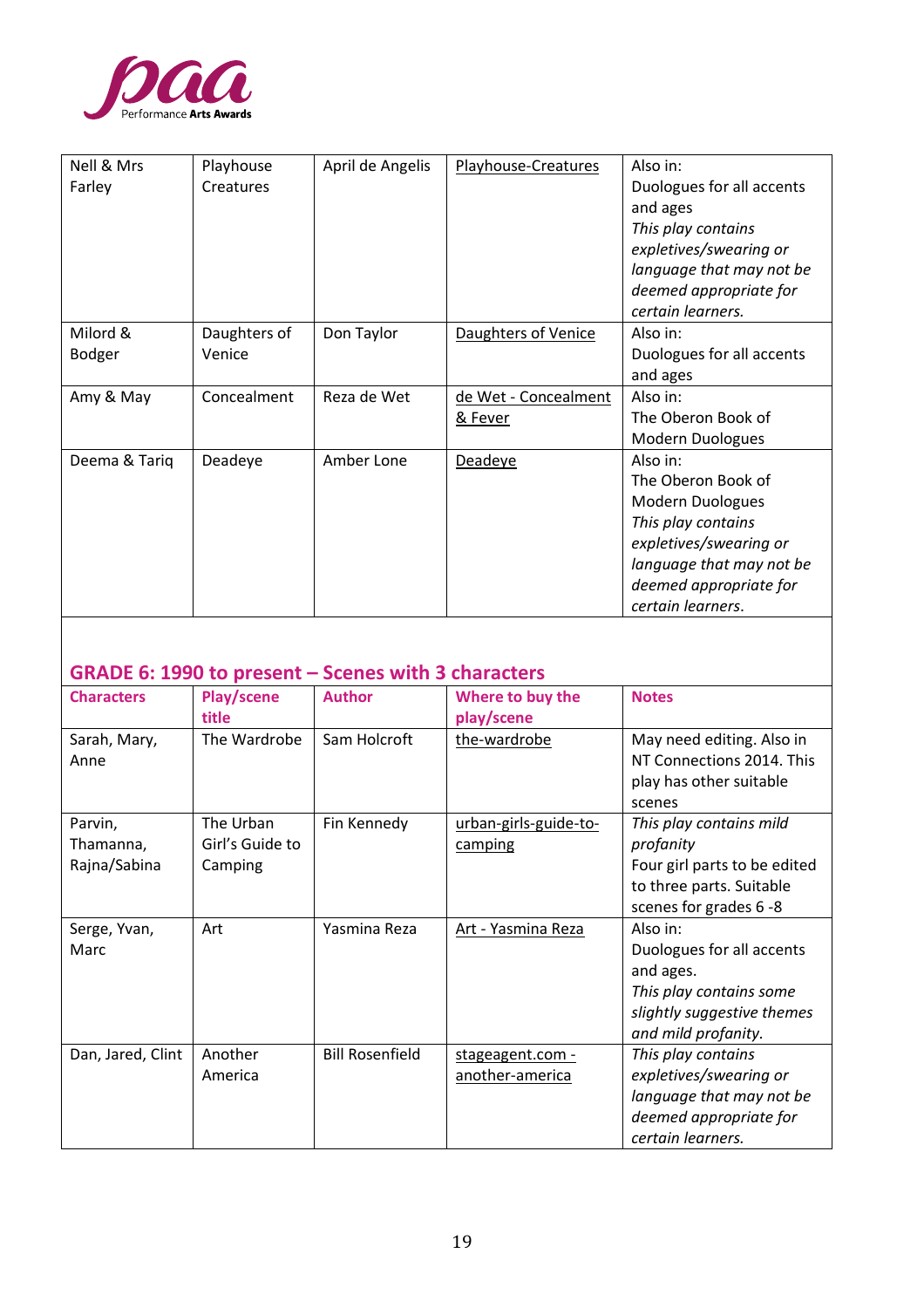

| Edna, Cedric,<br>Harry | The 1984<br>Dalmar Biker              | Chris<br>McKerracher    | stageagent.com-the-<br>1984-dalmar-biker-<br>war | This play contains<br>expletives/swearing or<br>language that may not be<br>deemed appropriate for<br>certain learners. |
|------------------------|---------------------------------------|-------------------------|--------------------------------------------------|-------------------------------------------------------------------------------------------------------------------------|
|                        | <b>GRADE 7: Pre-1900 - Monologues</b> |                         |                                                  |                                                                                                                         |
| <b>Character</b>       | Play/scene                            | <b>Author</b>           | Where to buy the                                 | <b>Notes</b>                                                                                                            |
|                        | title                                 |                         | play/scene                                       |                                                                                                                         |
| Paulina                | The Winter's                          | William                 | Widely available                                 | Act III Scene II                                                                                                        |
|                        | Tale                                  | Shakespeare             | online                                           |                                                                                                                         |
| Lady Teazle/           | The School for                        | <b>Richard Brinsley</b> | The School for Scandal                           |                                                                                                                         |
| Mrs Candour            | Scandal                               | Sheridan                |                                                  |                                                                                                                         |
| Harpagon               | The Miser                             | Moliere                 | The Miser                                        | Any published translation is<br>acceptable                                                                              |
| Prometheus /           | Prometheus                            | Aeschylus               | Prometheus Bound &                               | Any published translation is                                                                                            |
| Hermes                 | Bound                                 |                         | <b>Other Plays</b>                               | acceptable                                                                                                              |
| lago                   | Othello                               | William                 | Widely available                                 | Act II Scene I                                                                                                          |
|                        |                                       | Shakespeare             | online                                           |                                                                                                                         |
| Isabella               | Measure for                           | William                 | Widely available                                 | Act 2 Scene 4                                                                                                           |
|                        | Measure                               | Shakespeare             | online                                           |                                                                                                                         |
| Shylock                | The Merchant                          | William                 | Widely available                                 |                                                                                                                         |
|                        | of Venice                             | Shakespeare             | online                                           |                                                                                                                         |
| Anna Petrovna          | Ivanov                                | Anton Chekhov           | Ivanov                                           |                                                                                                                         |
| Mrs Sullen             | The Beaux'                            | George                  | the-beaux-stratagem                              |                                                                                                                         |
|                        | Stratagem                             | Farquhar                |                                                  |                                                                                                                         |
| Konstantin             | The Seagull                           | <b>Anton Chekhov</b>    | The Seagull                                      | Act 1                                                                                                                   |
| Nora                   | A Doll's House                        | Henrick Ibsen           | A Dolls House                                    |                                                                                                                         |

## **GRADE 7: Pre-1900 - Duologues**

| <b>Characters</b> | Play/scene<br>title | <b>Author</b> | Where to buy the<br>play/scene | <b>Notes</b>              |
|-------------------|---------------------|---------------|--------------------------------|---------------------------|
| Rosalind & Celia  | As You Like It      | William       | Widely available               | Act III Scene II          |
|                   |                     | Shakespeare   | online                         |                           |
| Harpagon & La     | The Miser           | Moliere       | The Miser                      | Act I Scene III           |
| Fleche            |                     |               |                                |                           |
| Celimene,         | <b>The</b>          | Moliere       | The Misanthrope                |                           |
| Arsinoe           | Misanthrope         |               |                                |                           |
| Macbeth & Lady    | Macbeth             | William       | Widely available               | Act 1 Scene 7             |
| Macbeth           |                     | Shakespeare   | online                         |                           |
| Mrs Sullen        | The Beaux'          | George        | The Beaux Stratagem            | Act 4 Scene 1             |
| Dorinda           | Stratagem           | Farguhar      |                                |                           |
| Isabella &        | Measure for         | William       | Widely available               | Also in:                  |
| Claudio           | Measure             | Shakespeare   | online                         | Duologues for all accents |
|                   |                     |               |                                | and ages                  |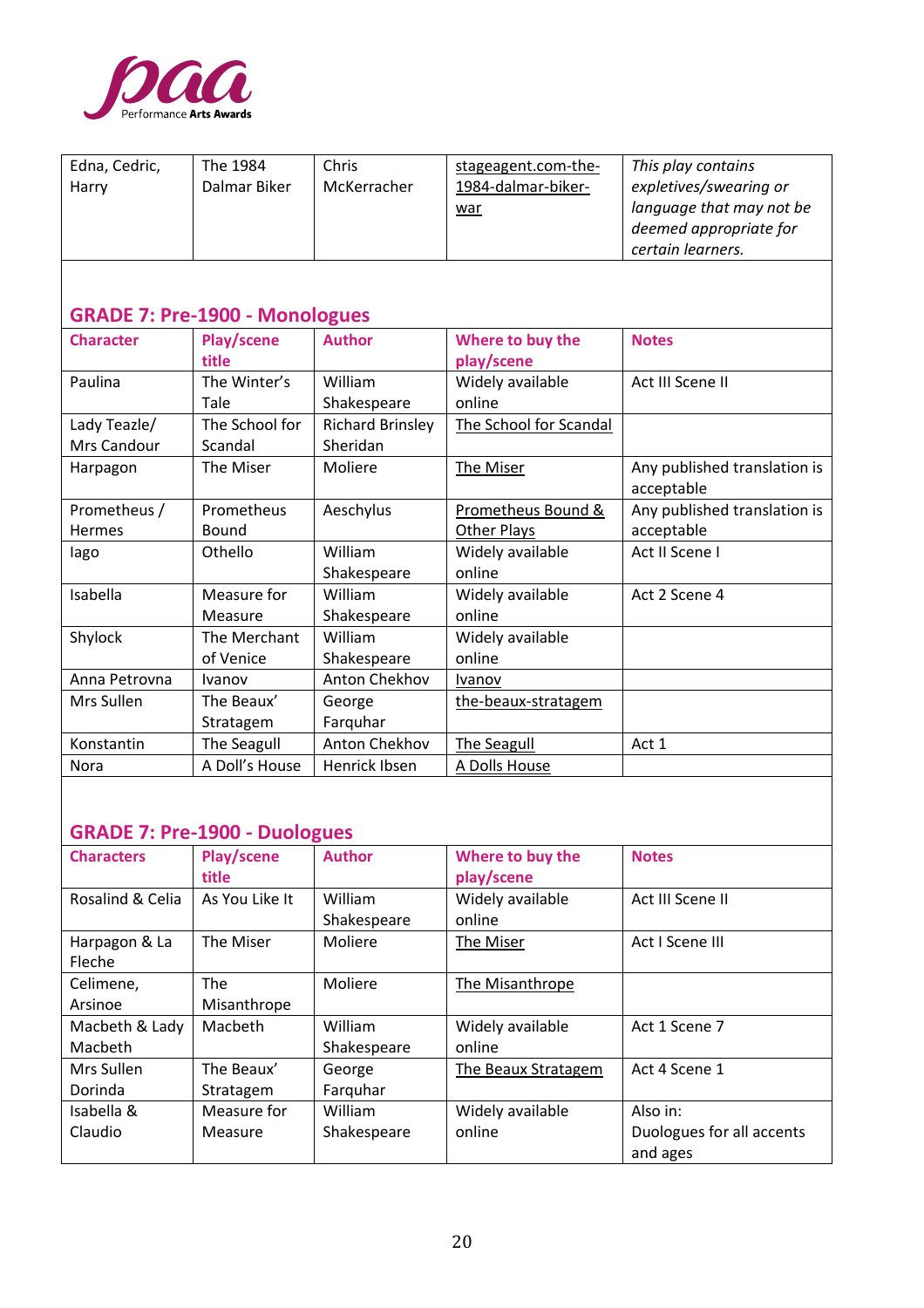

| Euclio &<br>Lyconides | The Pot of<br>Gold | Plautus                                             | 4 Comedies - inc The<br>Pot of Gold - Plautus | Also in:<br>One (plus one) |
|-----------------------|--------------------|-----------------------------------------------------|-----------------------------------------------|----------------------------|
|                       |                    |                                                     |                                               |                            |
|                       |                    | <b>GRADE 7: Pre-1900 - Scenes with 3 characters</b> |                                               |                            |
| <b>Characters</b>     | Play/scene         | <b>Author</b>                                       | Where to buy the                              | <b>Notes</b>               |
|                       | title              |                                                     | play/scene                                    |                            |
| Shylock,              | The Merchant       | William                                             | Widely available                              | Act 3, Sc1                 |
| Salarino, Solanio     | of Venice          | Shakespeare                                         | online                                        |                            |
| Caliban,              | The Tempest        | William                                             | Widely available                              | <u>Act 2, Sc 2</u>         |
| Stephano,             |                    | Shakespeare                                         | online                                        |                            |
| Trinculo              |                    |                                                     |                                               |                            |
|                       |                    |                                                     |                                               |                            |
| Hermia,               | <b>Midsummer</b>   | William                                             | Widely available                              | Act 1, Sc1                 |
| Lysander,             | Night's Dream      | Shakespeare                                         | online                                        |                            |
| Helena                |                    |                                                     |                                               |                            |
| Lady Macbeth,         | Macbeth            | William                                             | Widely available                              | Act 5, Sc 1                |
| Gentlewoman,          |                    | Shakespeare                                         | online                                        |                            |
| Doctor.               |                    |                                                     |                                               |                            |
|                       |                    |                                                     |                                               |                            |
| Petruchio,            | The Taming of      | William                                             | Widely available                              | Act 1 Scene 2              |
| Grumio,               | the Shrew          | Shakespeare                                         | online                                        |                            |
| Hortensio             |                    |                                                     |                                               |                            |
| Silvius, Rosalind,    | As You Like It     | William                                             | Widely available                              | Act 3, Scene 5             |
| Phebe                 |                    | Shakespeare                                         | online                                        |                            |

## **GRADE 7: 1900 to present – Monologues**

| <b>Character</b> | Play/scene          | <b>Author</b>         | Where to buy the             | <b>Notes</b>                |
|------------------|---------------------|-----------------------|------------------------------|-----------------------------|
|                  | title               |                       | play/scene                   |                             |
| Martha           | <b>The</b>          | <b>Albert Camus</b>   | The Misunderstanding         |                             |
|                  | Misunderstan        |                       | & other plays - Camus        |                             |
|                  | ding                |                       |                              |                             |
| Mary Warren /    | The Crucible        | <b>Arthur Miller</b>  | The Crucible                 |                             |
| Elizabeth / or   |                     |                       |                              |                             |
| Proctor          |                     |                       |                              |                             |
| Stanhope         | Journey's End       | R C Sherriff          | Journeys End                 | Stanhope (to Hibbert)       |
| Hally            | Master Harold       | <b>Athol Fugard</b>   | <b>Master Harold and the</b> |                             |
|                  | and The Boys        |                       | <b>Boys</b>                  |                             |
| Graeme           | Worst               | <b>Chris Chibnall</b> | Worst Wedding Ever           |                             |
|                  | <b>Wedding Ever</b> |                       |                              |                             |
| Mmoma            | Cockroach           | Sam Holcroft          | Cockroach                    | Also in 'Contemporary       |
|                  |                     |                       |                              | Monologues for Women'       |
| Simon            | Little Light        | Alice Birch           | Little Light, Alice Birch    | Other scene possibilities   |
|                  |                     |                       |                              | for grades7/8 in this play, |
|                  |                     |                       |                              | including scenes for two    |
|                  |                     |                       |                              | and three                   |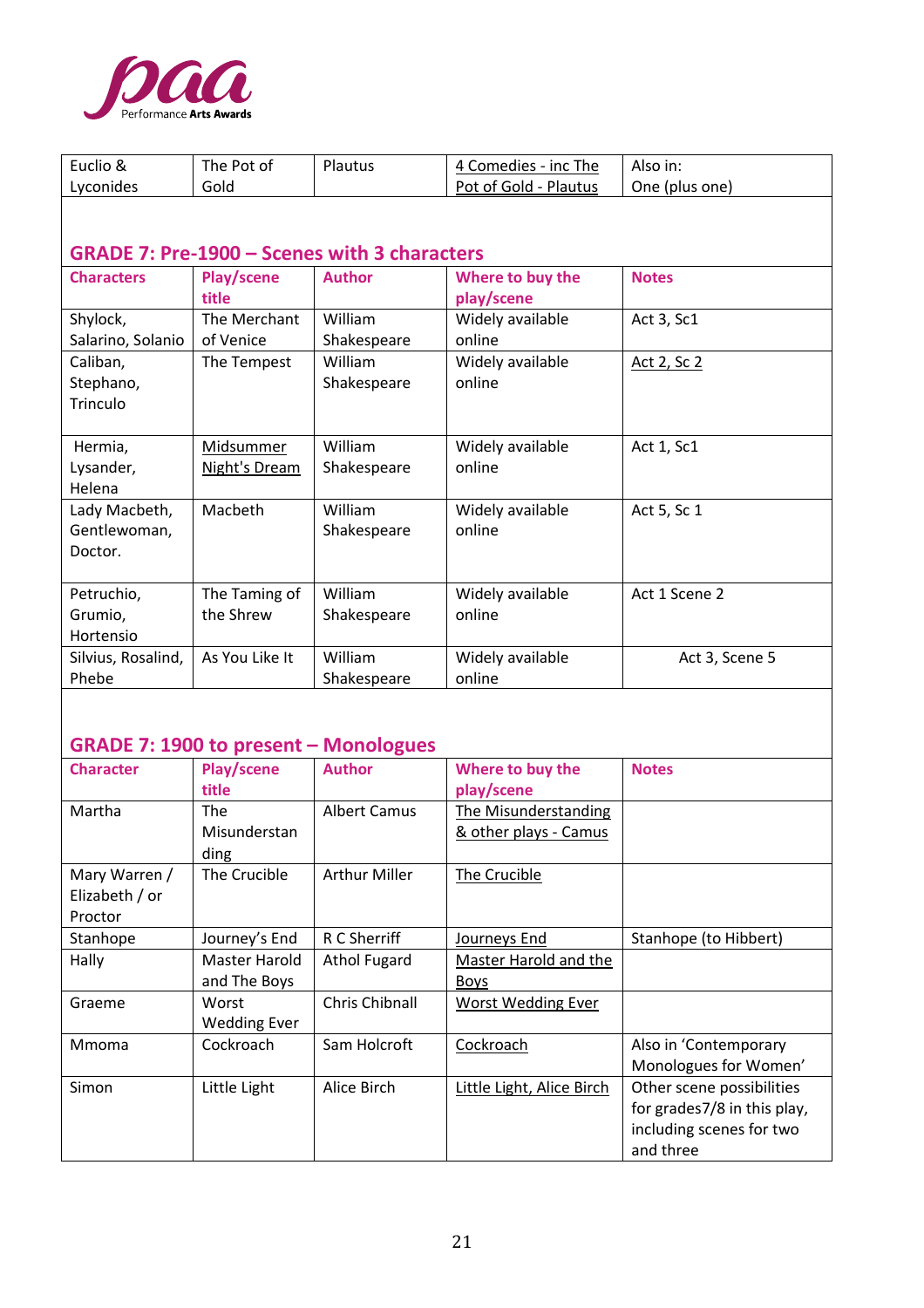

| Leah         | <b>DNA</b>                             | Dennis Kelly       | <b>DNA Dennis Kelly</b>             | <b>National Youth Theatre</b><br>Monologues                                                                                                                                                                                 |
|--------------|----------------------------------------|--------------------|-------------------------------------|-----------------------------------------------------------------------------------------------------------------------------------------------------------------------------------------------------------------------------|
| Amy          | <b>Breathing</b><br>Corpses            | Laura Wade         | <b>Breathing Corpses</b>            | The Oberon Book of<br>Modern Monologues for<br>Women<br>This play contains<br>swearing/expletives<br>although Amy's speech<br>does not.                                                                                     |
| Dean         | Pronoun                                | Evan Placey        | pronoun                             | <b>National Theatre</b><br>Connections monologues.<br>Speeches for Young Actors<br>This play contains<br>expletives/swearing &<br>themes that may be<br>deemed inappropriate for<br>certain learners.                       |
| Joan         | Little Victories                       | Lavonne<br>Mueller | little victories - L<br>Mueller     | One Hundred Women's<br><b>Stage Monologues from</b><br>the 1980's                                                                                                                                                           |
| <b>Nikki</b> | Shakers                                | John Godber        | Shakers-John-Godber                 | Audition speeches for<br>women<br>This play contains<br>expletives/swearing                                                                                                                                                 |
| Freddie      | A Brief History<br>of Helen of<br>Troy | Mark Schultz       | Brief-History-Helen-<br><b>Troy</b> | Audition speeches for<br>Young Actors 16+<br>This given scene has no<br>profanity, however, the<br>play contains<br>expletives/swearing and<br>sexual themes that may<br>not be deemed appropriate<br>for certain learners. |

### **GRADE 7: 1900 to present – Duologues**

| <b>Characters</b> | Play/scene   | <b>Author</b>  | Where to buy the | <b>Notes</b>                  |
|-------------------|--------------|----------------|------------------|-------------------------------|
|                   | title        |                | play/scene       |                               |
| Mrs Cheveley &    | An Ideal     | Oscar Wilde    | Ideal Husband -  | Act II                        |
| Lady Chiltern     | Husband      |                | gutenberg.org    |                               |
| Norma & Roy       | Plaza Suite  | Neil Simon     | Plaza-Suite-     | Act III 'Visitor from Forest  |
|                   |              |                |                  | Hills' (the opening - edited) |
| Queenie &         | Small Island | Helen          | small-island     | This play contains mild       |
| Michael           |              | Edmundson,     |                  | profanity                     |
|                   |              | from the novel |                  |                               |
|                   |              | by Andrea Levy |                  |                               |
| Jackie &          | My Mother    | Charlotte      | My Mother Said I |                               |
| Margaret          | Said I Never | Keatley        | Never Should     |                               |
|                   | Should       |                |                  |                               |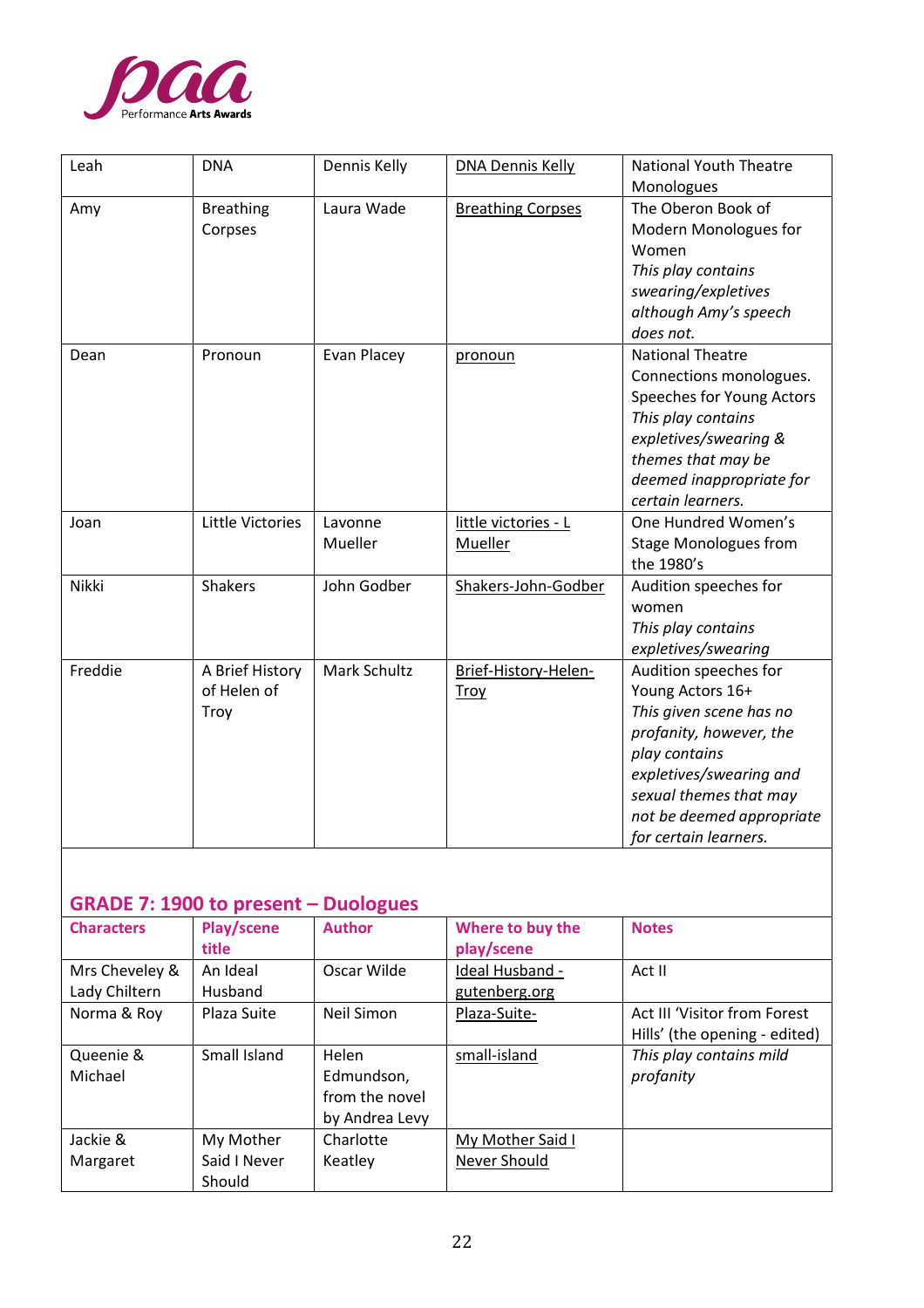

| Reg & Arthur         | Up'n' Under               | John Godber          | Up 'n' Under           | Contains mild profanity.<br>Also in: Duologues for All<br><b>Accents and Ages</b>                                                                                                                                                                                       |
|----------------------|---------------------------|----------------------|------------------------|-------------------------------------------------------------------------------------------------------------------------------------------------------------------------------------------------------------------------------------------------------------------------|
| Percy &<br>Mbongeni  | Woza Albert               | Percy Mtwa           | Woza-Albert            | Also in: One Plus One<br>This play contains<br>expletives/swearing                                                                                                                                                                                                      |
| Angie &<br>Marlene   | <b>Top Girls</b>          | Caryl Churchill      | top-girls              | Also in:<br>The Methuen Book of<br>Duologues for Young<br>Actors                                                                                                                                                                                                        |
| Jamie & Ste          | <b>Beautiful</b><br>Thing | Jonathan<br>Harvey   | <b>Beautiful-Thing</b> | Also in: The Methuen Book<br>of Duologues for Young<br>Actors<br>This play contains<br>expletives/swearing and<br>sexual themes that may<br>not be deemed appropriate<br>for certain learners.                                                                          |
| Ben & Gus            | The Dumb<br>Waiter        | <b>Harold Pinter</b> | Dumb-Waiter            | Also in:<br>One Plus One                                                                                                                                                                                                                                                |
| Anisha & Ras<br>Simi | Off Camera                | Marcia Layne         | off-camera             | Also in:<br>The Oberon Book of<br>Modern Duologues<br>Dialogue is a rich mixture<br>of British urban dialogue<br>and Jamaican Patois<br>(This given scene contains<br>no expletives/swearing)                                                                           |
| Josh and Dean        | Pronoun                   | Evan Placey          | Pronoun                | Scene Ten. This play is also<br>available in the 'National<br>Theatre Connections 2014'<br>compilation of plays<br>This play contains<br>expletives/swearing &<br>themes that may be<br>deemed inappropriate for<br>certain learners. Scene 10<br>contains no swearing. |

# **GRADE 7: 1900 to present – Scenes with 3 characters**

| <b>Characters</b>                                               | Play/scene<br>title | <b>Author</b>        | Where to buy the<br>play/scene | <b>Notes</b> |
|-----------------------------------------------------------------|---------------------|----------------------|--------------------------------|--------------|
| Proctor, Mary &<br>Elizabeth or<br>Hale, Elizabeth<br>& Proctor | The Crucible        | <b>Arthur Miller</b> | The Crucible                   |              |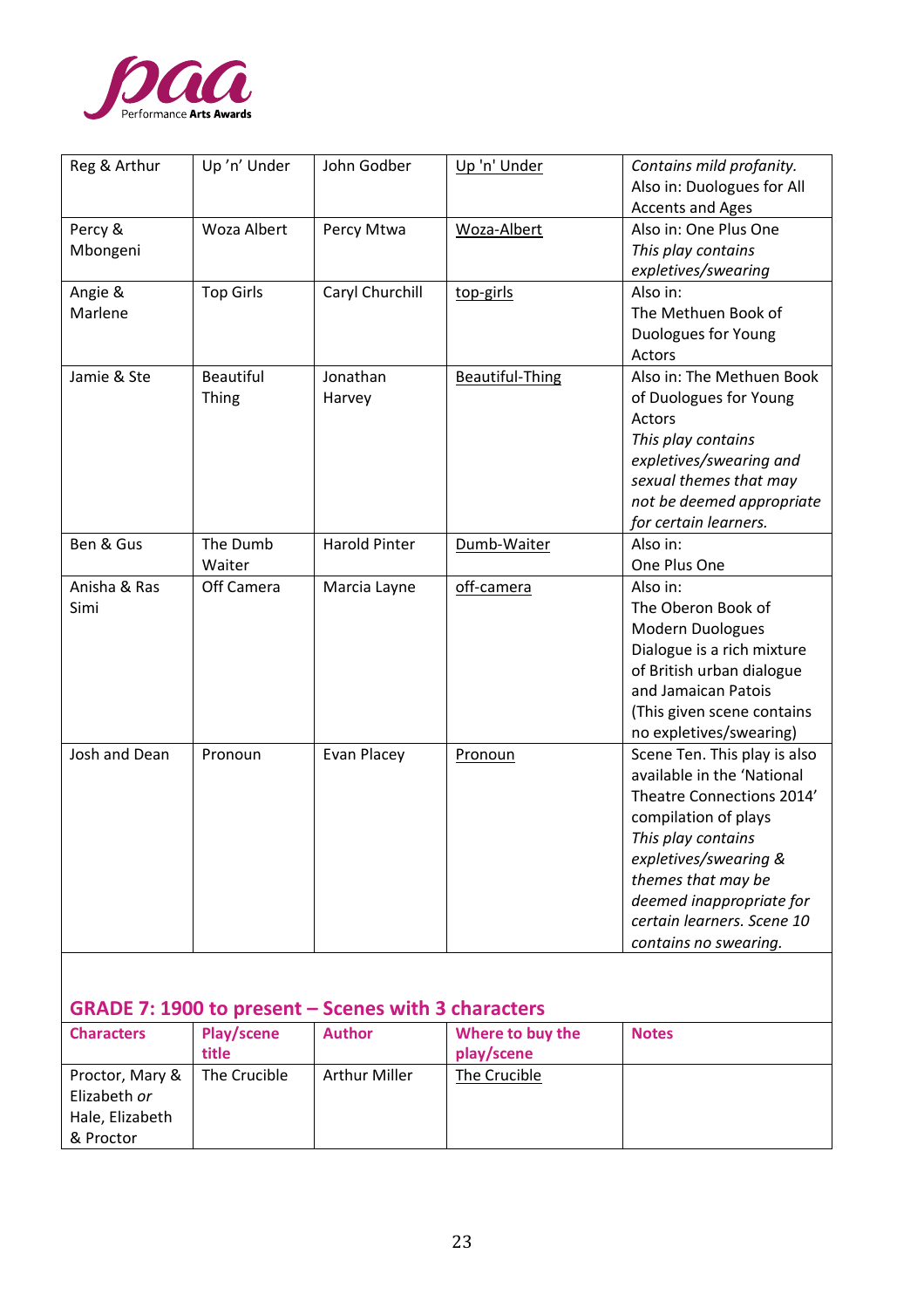

| Constance,<br>Gabrielle, and<br>Josephine | The<br>Madwoman of<br>Challiot   | Jean Giraudoux                                                                           | <b>Madwoman of Chaillot</b> |                                                                                                                               |
|-------------------------------------------|----------------------------------|------------------------------------------------------------------------------------------|-----------------------------|-------------------------------------------------------------------------------------------------------------------------------|
| Meg, Babe,<br>Lenny                       | Crimes of The<br>Heart           | <b>Beth Henley</b>                                                                       | Crimes of the Heart         | This play contains<br>expletives/swearing and<br>sexual themes that may<br>not be deemed appropriate<br>for certain learners. |
| Simon, Brian,<br>Paul                     | <b>Barber Shop</b><br>Chronicles | <b>Inua Ellams</b>                                                                       | Barber-Shop-<br>Chronicles  | This play contains<br>swearing/expletives<br>although the scene does<br>not.                                                  |
| Mustapha,<br>Alem, Sweeney                | Refugee Boy                      | Adapted for the<br>stage by Lemn<br>Sissay from the<br>novel by<br>Benjamin<br>Zephaniah | refugee-boy                 | Contains<br>swearing/expletives                                                                                               |
| Abioseh, Eric,<br>Tshembe                 | Les Blancs                       | Lorraine<br>Hansberry                                                                    | les-blancs                  |                                                                                                                               |
| Sheena, Hildy<br>and Frances              | Slasher                          | <b>Alison Moore</b>                                                                      | Slasher                     | Also in:<br>The Best Stage<br>Monologues and Scenes<br>This given scene contains<br>no expletives/swearing                    |
| Lee, Austin and<br>Saul                   | <b>True West</b>                 | Sam Shepard                                                                              | True-West                   | This play contains<br>expletives/swearing and<br>violence that may not be<br>deemed appropriate for<br>certain learners.      |

## **GRADE 8: Pre-1900 - Monologues**

| <b>Character</b>             | Play/scene<br>title   | <b>Author</b>          | Where to buy the<br>play/scene | <b>Notes</b>                               |
|------------------------------|-----------------------|------------------------|--------------------------------|--------------------------------------------|
| Antigone /<br>Creon          | Antigone              | Sophocles              | Antigone - Sophocles           | Any published translation is<br>acceptable |
| <b>Oedipus</b>               | Oedipus the<br>King   | Sophocles              | Oedipus the King               | See above                                  |
| Faustus                      | <b>Doctor Faustus</b> | Christopher<br>Marlowe | Dr Faustus - Marlowe           |                                            |
| Brutus / Cassius<br>/ Caesar | Julius Caesar         | William<br>Shakespeare | Widely available<br>online     |                                            |
| Jean / Miss Julie            | Miss Julie            | August<br>Strindberg   | Miss Julie                     | See above                                  |
| Ariel                        | The Tempest           | William<br>Shakespeare | Widely available<br>online     | Act 1 scene 2<br>Omit Prospero's lines     |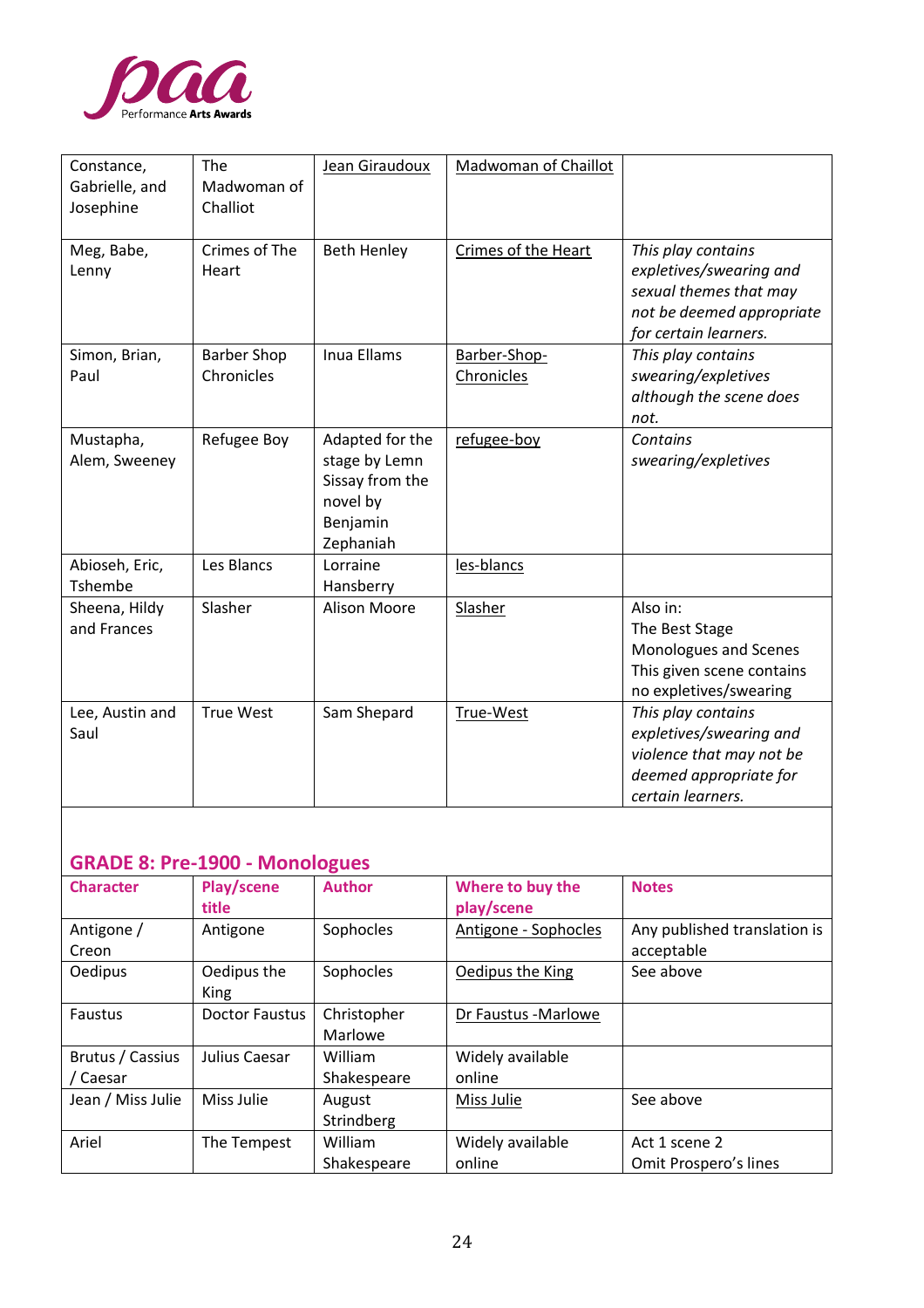

| Jailer's                             | The Two            | John Fletcher | Two Noble Kinsmen   |                           |
|--------------------------------------|--------------------|---------------|---------------------|---------------------------|
| Daughter                             | Noble              | and William   |                     |                           |
|                                      | Kinsmen            | Shakespeare   |                     |                           |
| Hermione                             | The Winter's       | William       | Widely available    | Act III Sc II             |
|                                      | Tale               | Shakespeare   | online              |                           |
|                                      |                    |               |                     |                           |
|                                      |                    |               |                     |                           |
| <b>GRADE 8: Pre-1900 - Duologues</b> |                    |               |                     |                           |
| <b>Characters</b>                    | Play/scene         | <b>Author</b> | Where to buy the    | <b>Notes</b>              |
|                                      | title              |               | play/scene          |                           |
| Katherina &                          | The Taming of      | William       | Widely available    | Act 2 Scene 1             |
| Petruchio                            | the Shrew          | Shakespeare   | online              |                           |
| Rosalind & Celia                     | As You Like It     | William       | Widely available    | Act 3 Scene 2             |
|                                      |                    | Shakespeare   | online              |                           |
| Isabella &                           | Measure for        | William       | Widely available    | Act 2 Scene 4             |
| Angelo                               | Measure            | Shakespeare   | online              |                           |
| Truffaldino &                        | The Servant of     | Carlo Goldoni | the-servant-of-two- |                           |
| Smeraldina                           | <b>Two Masters</b> |               | masters             |                           |
| Hastings &                           | She Stoops to      | Oliver        | She Stoops To       |                           |
| Marlow                               | Conquer            | Goldsmith     | Conquer             |                           |
| Angellica &                          | The Rover          | Aphra Behn    | The Rover & Other   | Scene VII                 |
| Willmore                             |                    |               | <b>Plays</b>        | Also found in:            |
|                                      |                    |               |                     | One Plus One              |
| Mephastophilis                       | Dr Faustus         | Christopher   | Dr-Faustus-Marlowe  | Also in:                  |
| & Faustus                            |                    | Marlowe       |                     | Duologues for all accents |
|                                      |                    |               |                     | and ages                  |

## **GRADE 8: Pre-1900 – Scenes with 3 characters**

| <b>Characters</b> | Play/scene<br>title  | <b>Author</b>  | Where to buy the<br>play/scene | <b>Notes</b>       |
|-------------------|----------------------|----------------|--------------------------------|--------------------|
|                   |                      |                |                                |                    |
| Bianca,           | Taming of the        | William        | Widely available               | Act 3, Sc 1        |
| Lucentio,         | Shrew                | Shakespeare    | online                         |                    |
| Hortensio         |                      |                |                                |                    |
| Casca, Brutus     | Julius Caesar,       | William        | Widely available               | Act 1, Sc 2        |
| and Cassius       |                      | Shakespeare    | online                         |                    |
| Toby, Maria,      | <b>Twelfth Night</b> | <b>William</b> | Widely available               | Act 1, Sc3         |
| and Andrew        |                      | Shakespeare    | online                         |                    |
|                   |                      |                |                                |                    |
| Celia, Rosalind,  | As you Like It       | William        | Widely available               | Act 1, Scene 3     |
| Duke Frederick    |                      | Shakespeare    | online                         |                    |
| Hedda, Mrs        | Hedda Gabler         | Henrik Ibsen   | Hedda-Gabler                   | Act 3              |
| Elvsted, Tesman   |                      |                |                                | Omit Berta's lines |

### **GRADE 8: 1900 to present – Monologues**

| <b>Character</b> | Play/scene | <b>Author</b> | Where to buy the | <b>Notes</b> |
|------------------|------------|---------------|------------------|--------------|
|                  | title      |               | play/scene       |              |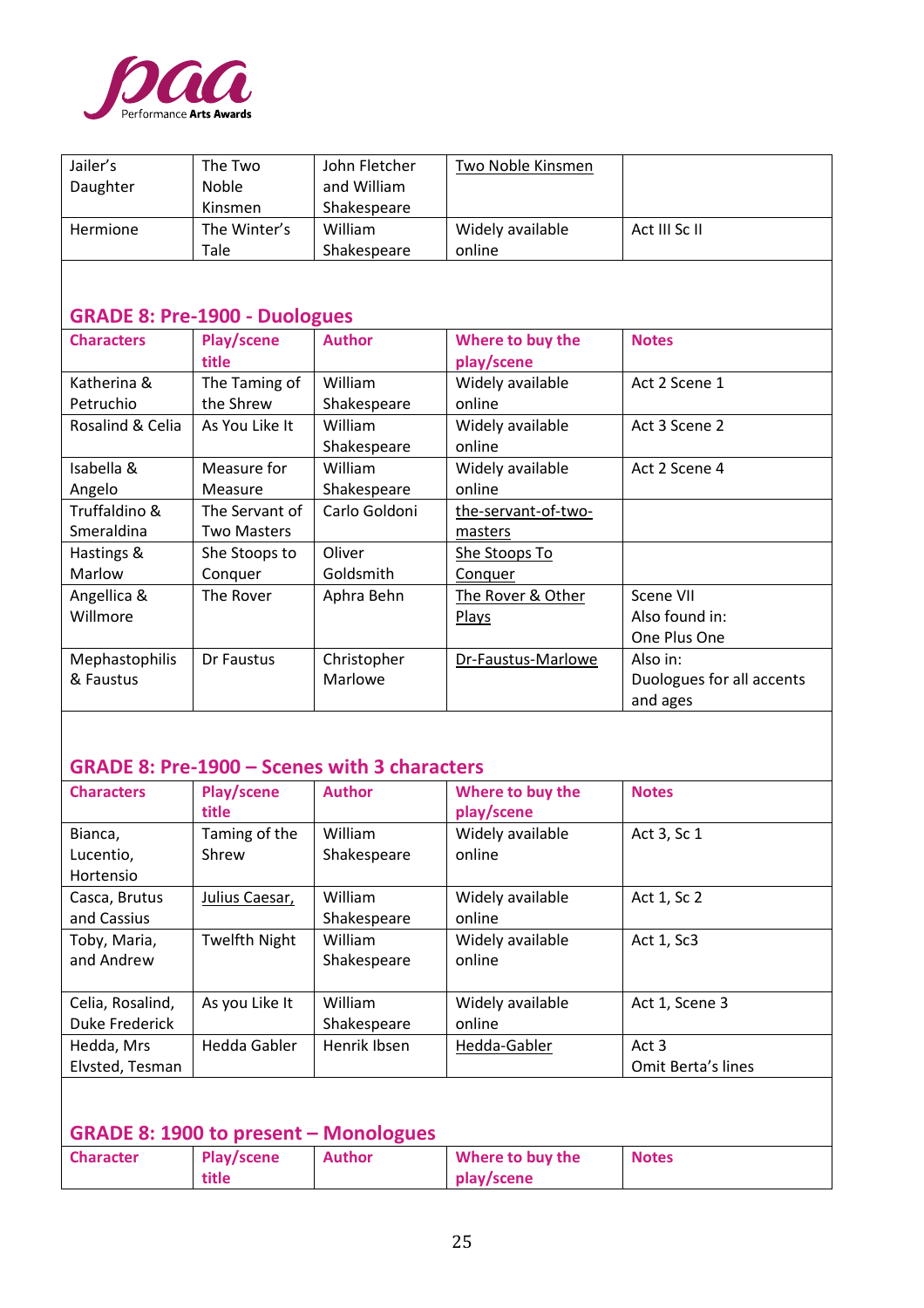

| Blanche          | A Streetcar                                       | Tennessee                                                       | <b>A Streetcar Named</b>                 |                                                                                                                                                                                     |
|------------------|---------------------------------------------------|-----------------------------------------------------------------|------------------------------------------|-------------------------------------------------------------------------------------------------------------------------------------------------------------------------------------|
|                  | <b>Named Desire</b>                               | Williams                                                        | <b>Desire</b>                            |                                                                                                                                                                                     |
| Trofimov         | The Cherry<br>Orchard                             | Anton Chekhov                                                   | The Cherry Orchard                       | Any published translation is<br>acceptable                                                                                                                                          |
| Mark             | Mother<br>Theresa Is<br>Dead                      | Helen<br>Edmundson                                              | mother-teresa-is-dead                    |                                                                                                                                                                                     |
| Lucy             | What We<br>Know                                   | Pamela Carter                                                   | What-We-Know                             | Also in "Contemporary<br>Monologues for Women"                                                                                                                                      |
| Lin Han          | Pandas                                            | Rona Munro                                                      | Pandas                                   | Also in "Contemporary<br>Monologues for<br>Teenagers"                                                                                                                               |
| Clarissa / Teddy | Little Light                                      | Alice Birch                                                     | Little Light, Alice Birch                | Other scene possibilities<br>for grades 7/8 in this play,<br>including scenes for two<br>and three.<br>This play contains<br>swearing, although Teddy's<br>final monologue does not |
| <b>Bride</b>     | Blood<br>Wedding                                  | Frederico Garcia<br>Lorca<br>Translated by<br>Gwynne<br>Edwards | blood-wedding                            | <b>National Youth Theatre</b><br>Monologues                                                                                                                                         |
| Hannah           | The Night of<br>the Iguana                        | Tennessee<br>Williams                                           | Night of the Iguana                      |                                                                                                                                                                                     |
| Denise           | The Call                                          | Patricia<br>Cornelius                                           | The Call                                 | Contains<br>swearing/expletives                                                                                                                                                     |
| Tom              | <b>The Glass</b><br>Menagerie                     | Tennessee<br>Williams                                           | The Glass Menagerie                      |                                                                                                                                                                                     |
| Tom              | <b>Burying Your</b><br>Brother in the<br>Pavement | <b>Jack Thorne</b>                                              | Burying-your-brother-<br>in-the-pavement | <b>National Theatre</b><br>Connections monologues.<br>Speeches for Young Actors.<br>The play has minimal<br>profanity. This given scene<br>contains no<br>expletives/swearing.      |
| Boye-Anawoma     | The Colour of<br>Justice                          | <b>Richard Norton-</b><br>Taylor                                | The-Colour-of-Justice                    | Audition Speeches for<br>Women<br>The play contains<br>expletives/swearing<br>although the given scene<br>does not                                                                  |
| Rena             | Jitney                                            | <b>August Wilson</b>                                            | Jitney-August-Wilson                     | Audition Speeches for<br>Young Actors 16+<br>This given scene contains<br>no expletives/swearing                                                                                    |
|                  |                                                   |                                                                 |                                          |                                                                                                                                                                                     |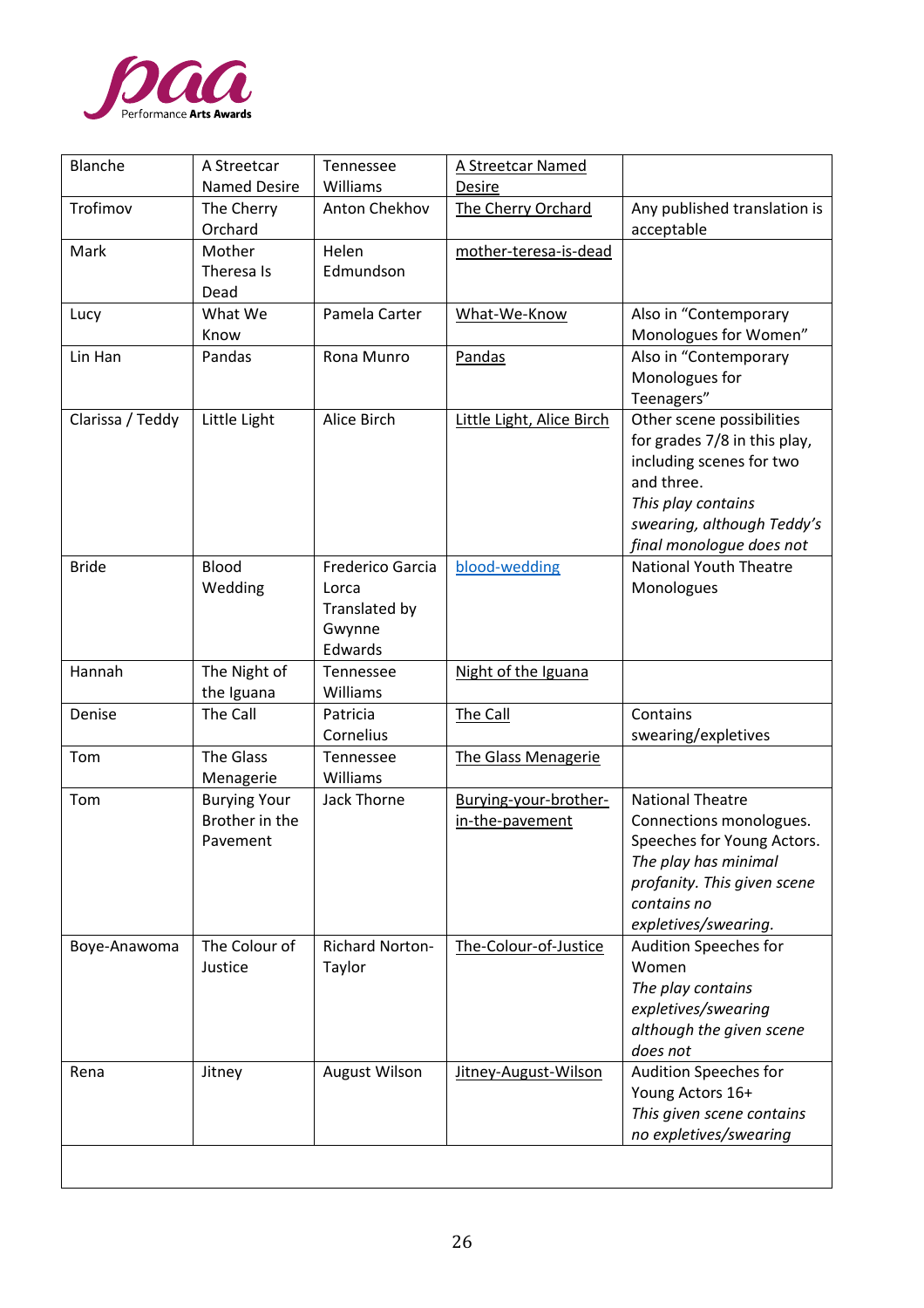

| <b>GRADE 8: 1900 to present – Duologues</b> |                                      |                                                              |                                                    |                                                                                                                                     |  |  |
|---------------------------------------------|--------------------------------------|--------------------------------------------------------------|----------------------------------------------------|-------------------------------------------------------------------------------------------------------------------------------------|--|--|
| <b>Characters</b>                           | Play/scene<br>title                  | <b>Author</b>                                                | Where to buy the<br>play/scene                     | <b>Notes</b>                                                                                                                        |  |  |
| Nick & George /<br>Martha &<br>George       | Who's Afraid<br>of Virginia<br>Woolf | <b>Edward Albee</b>                                          | Who's Afraid of<br>Virginia Woolf                  | This play contains<br>expletives/swearing and<br>sexual themes that may<br>not be deemed appropriate<br>for certain learners.       |  |  |
| Hortense and<br>Gilbert                     | Small Island                         | Helen<br>Edmundson,<br>from the novel<br>by Andrea Levy      | <b>Small Island</b>                                | This play contains mild<br>profanity                                                                                                |  |  |
| Hiro & Usanisa                              | Women of<br>Asia                     | Asa Palomera                                                 | <b>Women of Asia</b>                               | Also includes possible for<br>monologues grades 6-8<br>This play contains<br>swearing/expletives<br>although the scene does<br>not. |  |  |
| Eric & Tshembe                              | Les Blancs                           | Lorraine<br>Hansberry                                        | les-blancs                                         |                                                                                                                                     |  |  |
| He & She                                    | Death and<br>Dancing                 | <b>Claire Dowie</b>                                          | Why-John-Lennon-<br>Wearing-Skirt - other<br>plays | Can be found in 'Why is<br>John Lennon Wearing a<br>Skirt and other stand up<br>Theatre Plays'<br>Contains<br>swearing/expletives   |  |  |
| Zandile &<br>Lindiwe                        | Have You Seen<br>Zandile?            | Gcina Mhlophe,<br>Maralin<br>Vanrenen, and<br>Thembi Mtshali | Have You Seen Zandile                              | Also in:<br>Duologues for all accents<br>and ages                                                                                   |  |  |
| Tom & Darryl                                | Monster                              | Duncan<br>Macmillan                                          | Monster                                            | Also in:<br>The Oberon Book of<br>Modern Duologues<br>This play contains<br>expletives/swearing                                     |  |  |
| Rose &<br>Cassandra                         | I Capture the<br>Castle              | Dodie Smith                                                  | I-capture-the-castle                               | Also in:<br>Scenes for two                                                                                                          |  |  |
| Jo & Helen                                  | A Taste of<br>Honey                  | Shelagh Delaney                                              | A-taste-of-honey                                   | Also in:<br>Scenes for two<br>This play contains<br>expletives/swearing                                                             |  |  |

# **GRADE 8: 1900 to present – Scenes with 3 characters**

| <b>Characters</b> | Play/scene<br>title | <b>Author</b> | Where to buy the<br>play/scene | <b>Notes</b> |
|-------------------|---------------------|---------------|--------------------------------|--------------|
|                   |                     |               |                                |              |
| Amanda, Laura,    | The Glass           | Tennessee     | The Glass-Menagerie            |              |
| Tom               | Menagerie           | Williams      |                                |              |